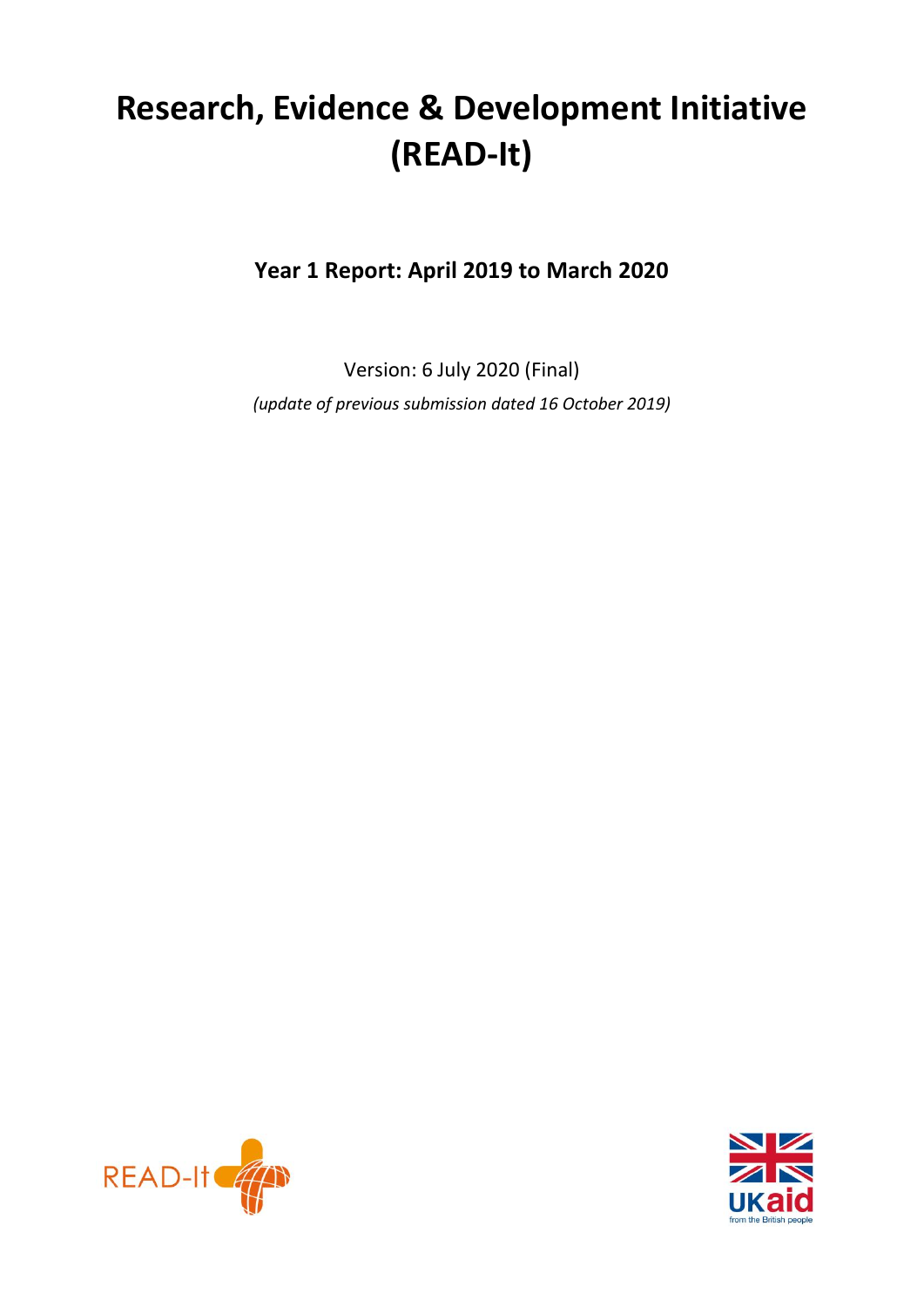# **Department for International Development: Research and Evidence Division**

| <b>Project Name: Research, Evidence and Development Initiative (READ-It)</b> |  |  |  |  |
|------------------------------------------------------------------------------|--|--|--|--|
| <b>Project Number: 300342-104</b><br><b>Project Value: £6,995,872</b>        |  |  |  |  |
| Start Date: 15 <sup>th</sup> May 2018<br>End Date: $31st$ March 2024         |  |  |  |  |
| <b>Report date:</b> $6th$ July 2020 (Final)<br><b>Review Date:</b>           |  |  |  |  |

# **SUMMARY**

READ-It submitted a mid-Year 1 report for the  $1<sup>st</sup>$  period of Year 1 from April to September 2019 on 16 October 2019. This updated report covers the full 12-month period of Year 1 from April 2019 to March 2020.

During the full 12-month period of Year 1 from April 2019 to March 2020 we have continued working on "core" READ-It projects and reviews, and within this period we have published:

- **6 high impact** Cochrane reviews (24 published in total, new and updates)
- **1 high impact** other peer reviewed systematic review (6 published in total)
- **2 published methods** that contribute towards the improved review quality, efficiency or uptake
- No high impact other peer reviewed research paper (17 published in total)

Within the above process for the full 12-month period:

• it was the *first-time to be a lead author (first or last author)* on a Cochrane review for 16 people (10 women and 7 men); 8 of these first-time authors were from low- and middle-income countries (LMICs) (5 women and 3 men).

In Year 1, guidelines that we contributed to have been published:

• **WHO interim guidelines for the treatment of gambiense human African trypanosomiasis published (August 2019):** updated guidelines are now available to facilitate the treatment of people affected by the gambiense form of human African trypanosomiasis (HAT) – also known as sleeping sickness. The new guidelines follow the recent approval of an oral medicine, fexinidazole as new cases continue to decline reaching historically low levels. We contributed to the assembling of the evidence. (Outcome indicator 1)

[https://www.who.int/trypanosomiasis\\_african/resources/9789241550567/en/](https://protect-eu.mimecast.com/s/ePmJC7pm0iyAzBi8iroS?domain=who.int)

In Year 1, a case study of READ-It leadership influencing national decision making-making process:

• **South African National Essential Medicines List: Adult Hospital Level Medication Review Process. Component: Obstetrics (January 2020)**: the South Africa team provided a synthesis of evidence on "Heparin use in pregnant women with prosthetic mechanical valves" for a Medicine Review to inform policymakers at national level of standard treatment guidelines. (Outcome indicator 4)

Please see "Annex 1a – Log frame" which details the outcome and output targets achieved by end-Year 1.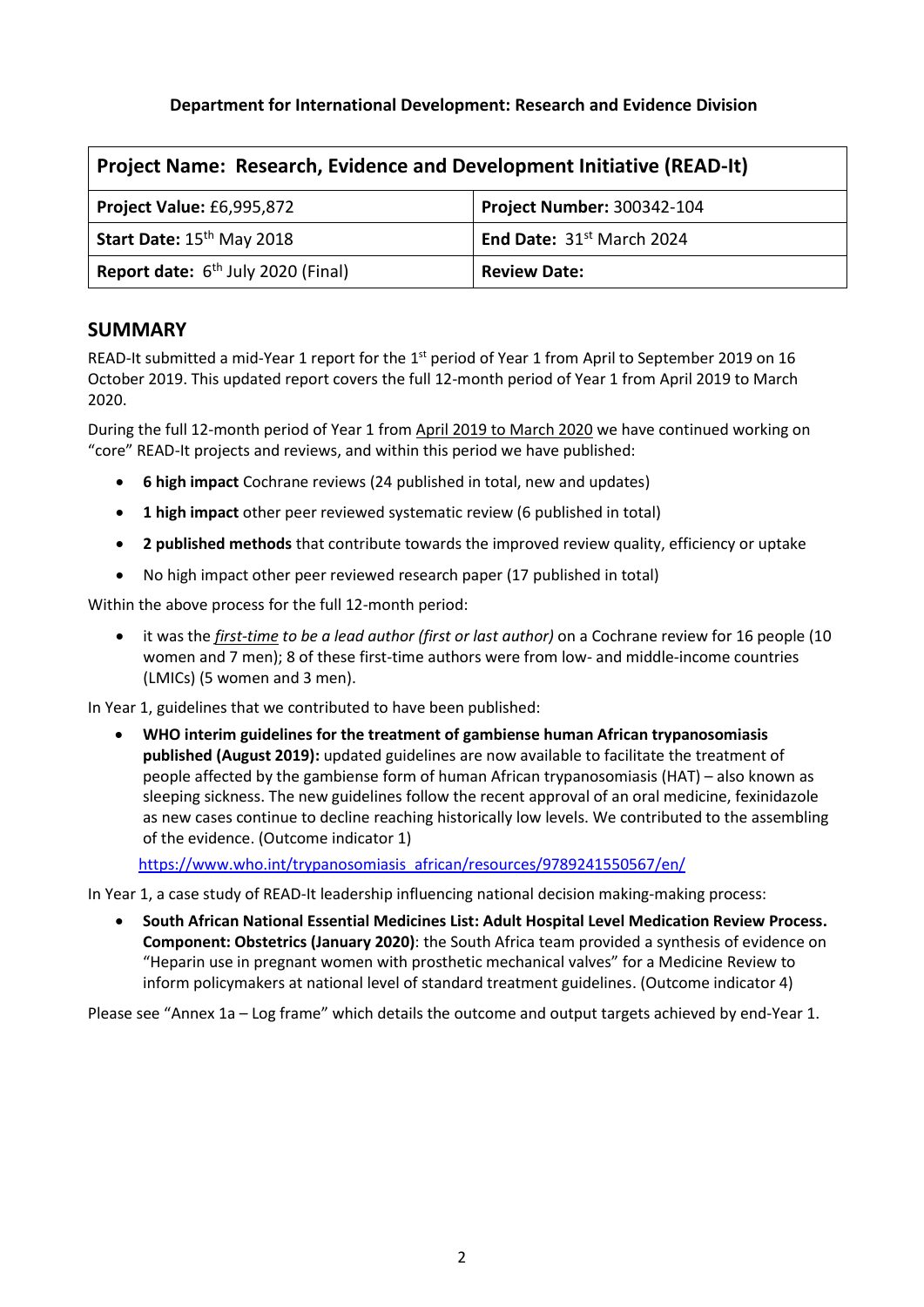# **A: INTRODUCTION AND CONTEXT**

# **Outline of the programme**

DFID have supported the development of evidence synthesis as a science to help inform policy since 1992 through the Liverpool programme.

With the support of DFID, the programme has developed over the years, with a strong emphasis on high impact reviews that influence policy; on capacity development; on dissemination of findings; and on ensuring the evidence produced is institutionalised in decision making.

The programme has had substantial impact on developing a portfolio of influential reviews, developing methods, assuring adoption of methods, contributing to debate in contested areas, and in informing global and national policies and decision making.

READ-It represents a new phase in the development of the Evidence Ecosystem portfolio in health related to diseases of poverty through Cochrane and related organizations relevant to DFID, global and national health systems.

However, the ecosystem has changed: the methods of systematic reviews are now widely accepted, there are many systematic reviews available, and there are increasing numbers of evidence to decision making projects in LMICs drawing on methods that Cochrane and related organizations such as GRADE have developed.

In the light of the current environment, for this new programme, we have modified what we do and shifted our emphasis in the following ways:

- 1. We have made the bold step of counting only high impact reviews (or reviews we anticipate will be high impact) to measure progress against our most important output (output 1). Whilst we will report the production of other reviews, they are not counted in the log frame output. This will create incentives across the partnership to focus scarce resources on areas for impact. High impact is defined as reviews informing polices or spending; generating and informing international debates; or widely used in scientific or general media; these will be generally related to public health and primary care in LMICs.
- 2. We have included methods development as an output indicator in the log frame, to ensure contributors in LMICs to advance methods.
- 3. We have included some pilot work in sectors outside health to forward the Sustainable Development Goals (SDGs) agenda, where transdisciplinary working is likely to be important in improving health.
- 4. We will promote leadership across partners and develop independent hubs. This will depend on the development of academic thinking and skills to identify key research questions where systematic reviews may help; to encourage dialogue with researchers and those engaged in policy; and to explore how best to be responsive to demand from policy makers.
- 5. We have developed our core business in topics in neglected tropical diseases, malaria and tuberculosis; and we are extending our portfolio in public health approaches in nutrition, public health and accidents, and are exploring review approaches in the SDGs and in humanitarian health. This is in response to DFID priorities and our own horizon scanning, examination of disease burden, and an assessment of our potential to impact.

Since March 2020, READ-It have been involved with COVID-19 pandemic responses.

• We are involved with the Cochrane response to the COVID-19 pandemic. We liaised with the Cochrane Editor-in-Chief (EiC) and Cochrane Central (UK); became part of the central planning team; and continue to be involved in the Cochrane Central meetings to discuss and agree Cochrane's COVID-19 response. Full information regarding Cochrane's COVID-19 response on the COVID-19 [resources homepage,](https://protect-eu.mimecast.com/s/FVY1Cl2lgUKE7DHGS894?domain=cochrane.org) which is updated daily. A new rapid review editorial process has been used for the Cochrane COVID-19 response reviews, see Section C for more details.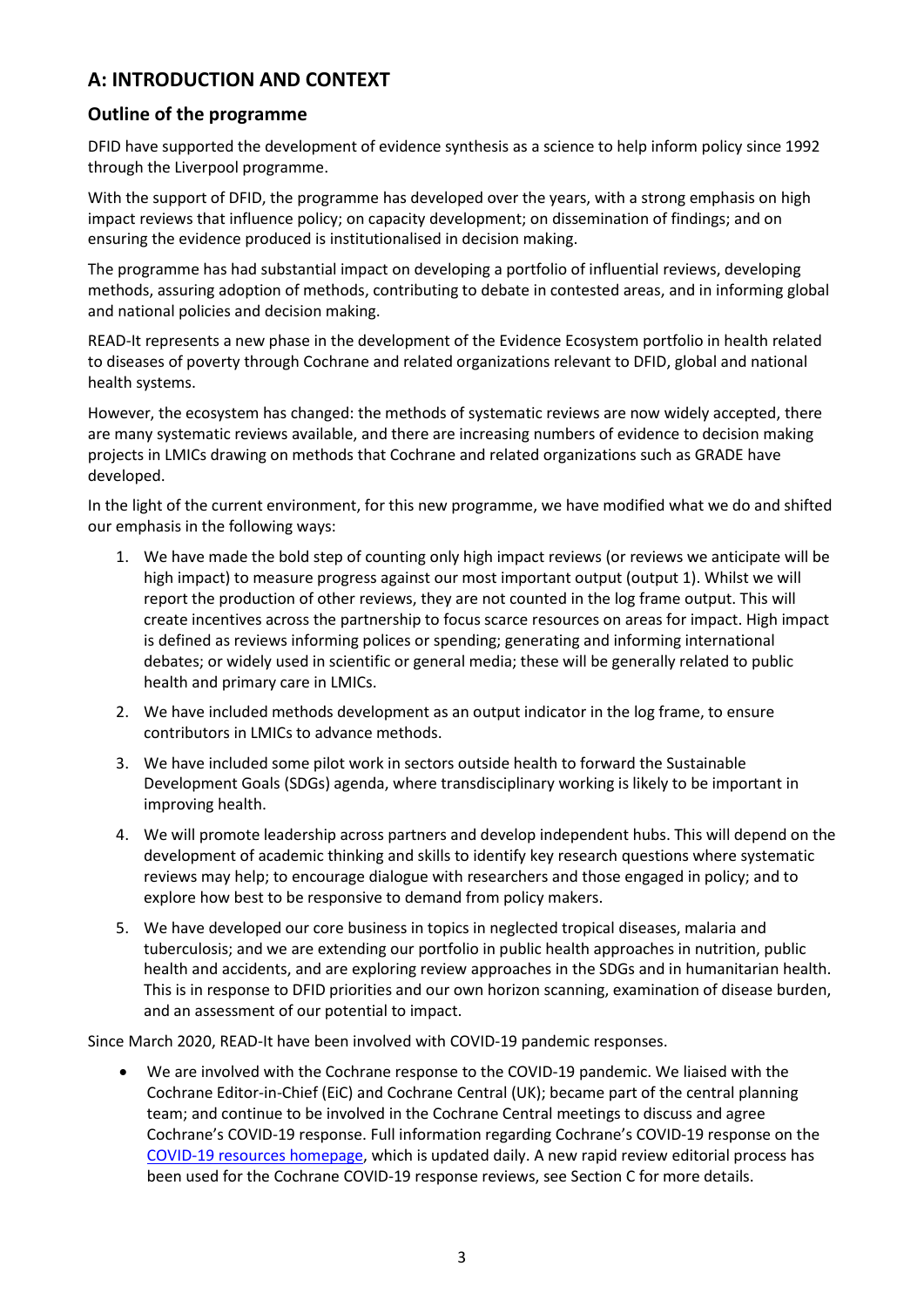- CIDG, the South Africa team and TB Union (India) are currently involved in COVID-19 pandemic response (reviews and in-country support) and this will continue into Year 2. The COVID-19 response priority topics READ-It are currently involved in are:
	- o Ash and alternatives for hand washing (Cochrane)
	- o Chloroquine for COVID-19 (Cochrane)
	- $\circ$  Diagnostic testing a suite of reviews (managed by Cochrane Central with input from CIDG)
	- o Non-invasive ventilation (managed by Canada-Lebanon collaboration with input from CIDG)
	- o Food security (Cochrane, ongoing review with South Africa team)
	- $\circ$  Rapid review of transmission of respiratory viruses when using public transport (South Africa team)
- READ-It is working with all partners on priority reviews that are all of global significance related to COVID-19 and it's consequences.

# **Relationship to DFID priorities**

READ-It aims to help DFID make the best policy choices. DFID's priorities include tackling extreme poverty and helping the world's most vulnerable and delivering value for money; DFID also wants to strengthen world peace, security and governance, and strengthen resilience and response to crisis.

READ-It is concerned with public health and primary care relevant to the poor in low-and middle-income countries in areas where policy is changing or where there is equipoise; we also prepare evidence around areas in health that DFID is currently investing in, or which are potential future options, to explore effectiveness.

We may at times show areas where DFID, other donors and governments are investing where the evidence of benefit is poor. This then may result in stopping support for ineffective programmes and enabling available funds to be reallocated. This will contribute to the value for money agenda.

### **Progress**

READ-It started in May 2018 with an initial Inception phase until 31 March 2019, during this phase the Management Team (Paul Garner, Taryn Young and Paula Waugh) engaged with both established and new partners exploring priority topics, which have now been agreed and form part of the READ-It priority topic list. The priority list relates to burden of disease, potential of interventions to change improve health, and emerging problems in obesity, mental health and humanitarian crises.

We are now following up:

- neglected tropical diseases, vector control, malaria, and tuberculosis (CIDG);
- nutrition in public health, diet, exercise, and the emerging obesity epidemic in children (Cochrane Nutrition, the Cochrane Public Health and Health Systems Network, and the Campbell Collaboration);
- mental health in primary care (EPOC);
- qualitative evidence synthesis in NTDs and tuberculosis (CIDG);

READ-It is now also involved with the Cochrane response to the COVID-19 pandemic.

The following partnerships are now established and continuing to work on their individual work plans:

| Africa | Lead            | South Africa | Stellenbosch University (Deputy Director: Taryn Young), and                                                       |
|--------|-----------------|--------------|-------------------------------------------------------------------------------------------------------------------|
|        | <b>Partners</b> | South Africa | South African Medical Research Council (joint with Stellenbosch<br>University)                                    |
|        |                 | Zambia       | University of Zambia                                                                                              |
| Asia   | <b>Partners</b> | India        | Campbell Collaboration - New Delhi office (only for Year 1)                                                       |
|        |                 | India        | International Union Against Tuberculosis and Lung Disease (The Union)<br>- South-East Asia Regional Office (USEA) |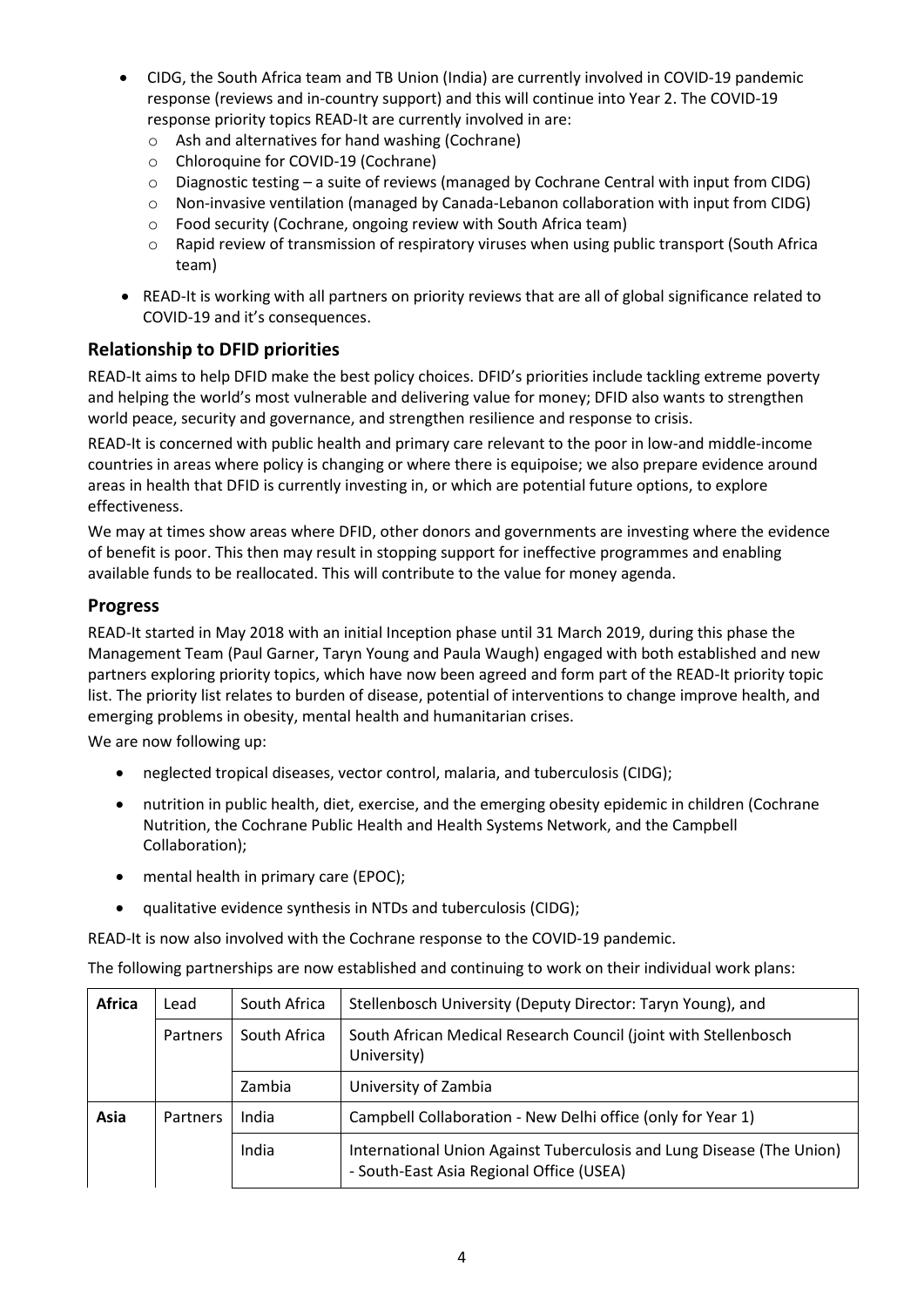|                                                                                                                                                                           |                | Sri Lanka | University of Colombo (MoU)                                                                                                                              |  |  |  |
|---------------------------------------------------------------------------------------------------------------------------------------------------------------------------|----------------|-----------|----------------------------------------------------------------------------------------------------------------------------------------------------------|--|--|--|
| <b>Europe</b>                                                                                                                                                             | Global<br>lead | UK        | Liverpool School of Tropical Medicine (Director: Paul Garner) <sup>1</sup> ; READ-It<br>Management office, and Cochrane Infectious Diseases Group (CIDG) |  |  |  |
|                                                                                                                                                                           | Partner        | UK        | EPPI-Centre, University College London (UCL)                                                                                                             |  |  |  |
|                                                                                                                                                                           |                | Norway    | Effective Practice and Organisation of Care (EPOC) (MoU)                                                                                                 |  |  |  |
| $1$ WHO – we received confirmation in February 2020 of our new official WHO Collaborating Centre for Evidence<br>Synthesis in Global Health (February 2020 to March 2024) |                |           |                                                                                                                                                          |  |  |  |

# **New relationships**

We have established a programme of work from Year 2 with a new partner in Nepal, the Birat Nepal Medical Trust (BNMT), which may also involve associations with organisations we have had discussions within the Inception phase. CIDG (Liverpool) hosted two visiting fellows from BNMT in October 2019 for 2 weeks to provide mentorship on completing systematic reviews.

# **Management**

The READ-It Management Team have established regular communication and work together regularly; a series of Management Team conferences calls are scheduled every 2-weeks with rotating agendas to discuss a) Management issues, and b) Review portfolio issues (agreed and potential titles) across READ-It.

The Management Team have established the READ-It Advisory Group which has been set-up to provide oversight on partner plans, large ticket review priorities and annual review reports, jointly chaired by Sally Green and Marion Kelly. We anticipate conference calls with the Advisory Group twice a year with ad hoc conference calls to discuss any urgent issues, if required.

# **Reporting**

#### **Management of partner progress reports**

This takes place every 6-months which includes a review and assessment feedback of all partner progress reports, which shows the performance against agreed expected deliverables. We then use this assessment to determine if partners are on track against the agreed work plan and deliverable due dates, and in line with the agreed budgets.

#### **Monitoring database**

Partners upload details of publications, editorial data, and other monitoring information to the online monitoring database in real time. This is used by the Liverpool Management office for the annual reports, updating the log frame targets and the annual ResearchFish submission for the READ-It programme. The latest ResearchFish 2019 submission was completed and submitted in June 2019, and the new submission for 2020 will be submitted in June 2020.

#### **Financial management**

We are continuing to use two options of payments for partners 1) advance (special case agreed by DFID for LMIC based organisations) and 2) actual incurred costs. Both payment options are assessed using the detailed financial reports submitted by Partners (to the READ-It Management office) against the payment option reporting schedule for the individual partner and linked to the progress report assessments; and all reporting expectations are included within the official partner subcontracts (work plan schedule).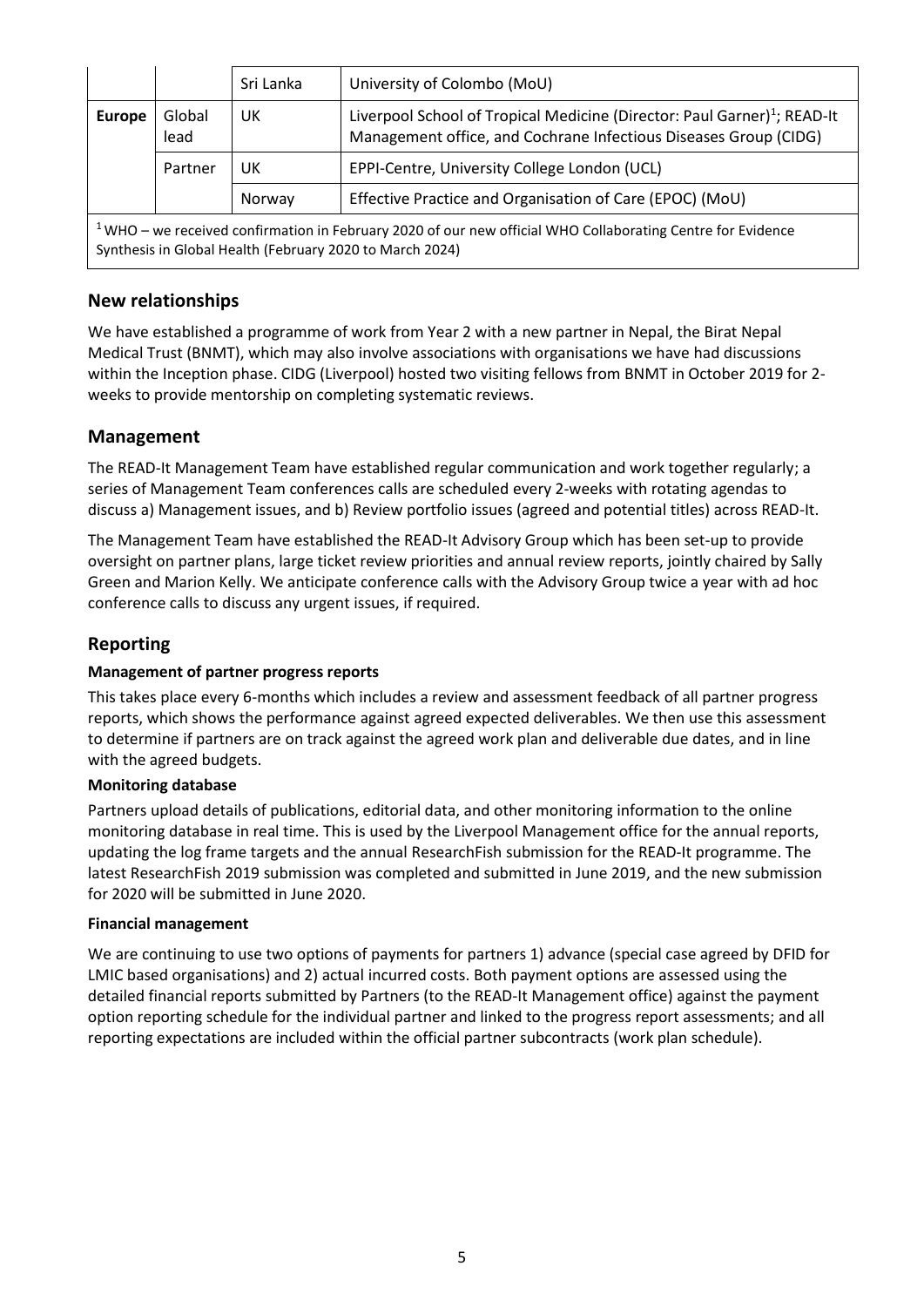# **B: PERFORMANCE AND CONCLUSIONS**

### **Annual outcome assessment**

| <b>Annual outcome</b><br>assessment                                                                                                                                      | <b>Targets for</b><br>Year 1<br>(April 2019 to<br>March 2020) | Formal outcome reported for log<br>frame<br>Progress achieved by end-Year 1                                                                                                                                                                                                                 | In progress <sup>1</sup>                                                                                                                                                                                                                                                                                                                                                                                 |
|--------------------------------------------------------------------------------------------------------------------------------------------------------------------------|---------------------------------------------------------------|---------------------------------------------------------------------------------------------------------------------------------------------------------------------------------------------------------------------------------------------------------------------------------------------|----------------------------------------------------------------------------------------------------------------------------------------------------------------------------------------------------------------------------------------------------------------------------------------------------------------------------------------------------------------------------------------------------------|
| Outcome 1. New or<br>amended global policies or<br>guidelines relevant in the<br>poor and vulnerable,<br>including women: decisions<br>are aided by READ-It<br>outputs   | $\mathbf{1}$                                                  | 1 <sup>st</sup> period: April to September 2019<br>WHO interim guidelines for the<br>treatment of gambiense human<br>African trypanosomiasis (August<br>2019)<br>2 <sup>nd</sup> period: October 2019 to March<br>2020<br>No output to report at end-Year 1<br>Total: 1                     | ARRIVE guidelines 2019<br>preprints published; final<br>version out 7 July 2020 (July<br>2019)<br>Histoplasmosis in HIV positive<br>people (PAHO/CDC guidance)<br>Detection and treatment of<br>plague (WHO/CDC guidance)<br>TB diagnostics (WHO<br>guidance)<br>Scope a guidance on school<br>and nutrition policies leading<br>to definitive reviews (WHO<br>guidance)<br>HIV portfolio (WHO guidance) |
| Outcome 2. New or<br>amended national policies<br>or guidelines relevant in<br>the poor and vulnerable,<br>including women: decisions<br>are aided by READ-It<br>outputs | $\mathbf{1}$                                                  | 1st period: April to September 2019<br>No output to report at mid-Year 1<br>2 <sup>nd</sup> period: October 2019 to March<br>2020<br>No output to report at end-Year 1<br>Total: 0                                                                                                          | Treatment of opportunistic<br>infections in people with HIV:<br>India guidance<br><b>GRADE training (DoH/EDL</b><br>Secretariat guidance) which<br>may lead to more formal<br>engagement in national<br>guideline procedures                                                                                                                                                                             |
| Outcome 3. Evidence that<br>bilateral, multilateral, UN<br>or global agency (including<br>DFID, Gates & GAVI) alter<br>investment based on<br>outcome 1 or 2             | Nil                                                           | No target was set for this outcome<br>indicator in Year 1                                                                                                                                                                                                                                   |                                                                                                                                                                                                                                                                                                                                                                                                          |
| Outcome 4. Case studies of<br>READ-It leadership<br>influencing national<br>decision-making processes                                                                    | $\mathbf{1}$                                                  | 1 <sup>st</sup> period: April to September 2019<br>No output to report at mid-Year 1<br>2 <sup>nd</sup> period: October 2019 to March<br>2020<br>South African National Essential<br>Medicines List: Adult Hospital Level<br><b>Medication Review Process (January</b><br>2020)<br>Total: 1 | South Africa part of National<br>Guidelines<br>TB Union with current national<br>TB case finding strategies<br><b>COVID-19 National Guidelines</b><br>in SA                                                                                                                                                                                                                                              |

<sup>&</sup>lt;sup>1</sup> These are projects that may yield indicators that will be counted when the projects are completed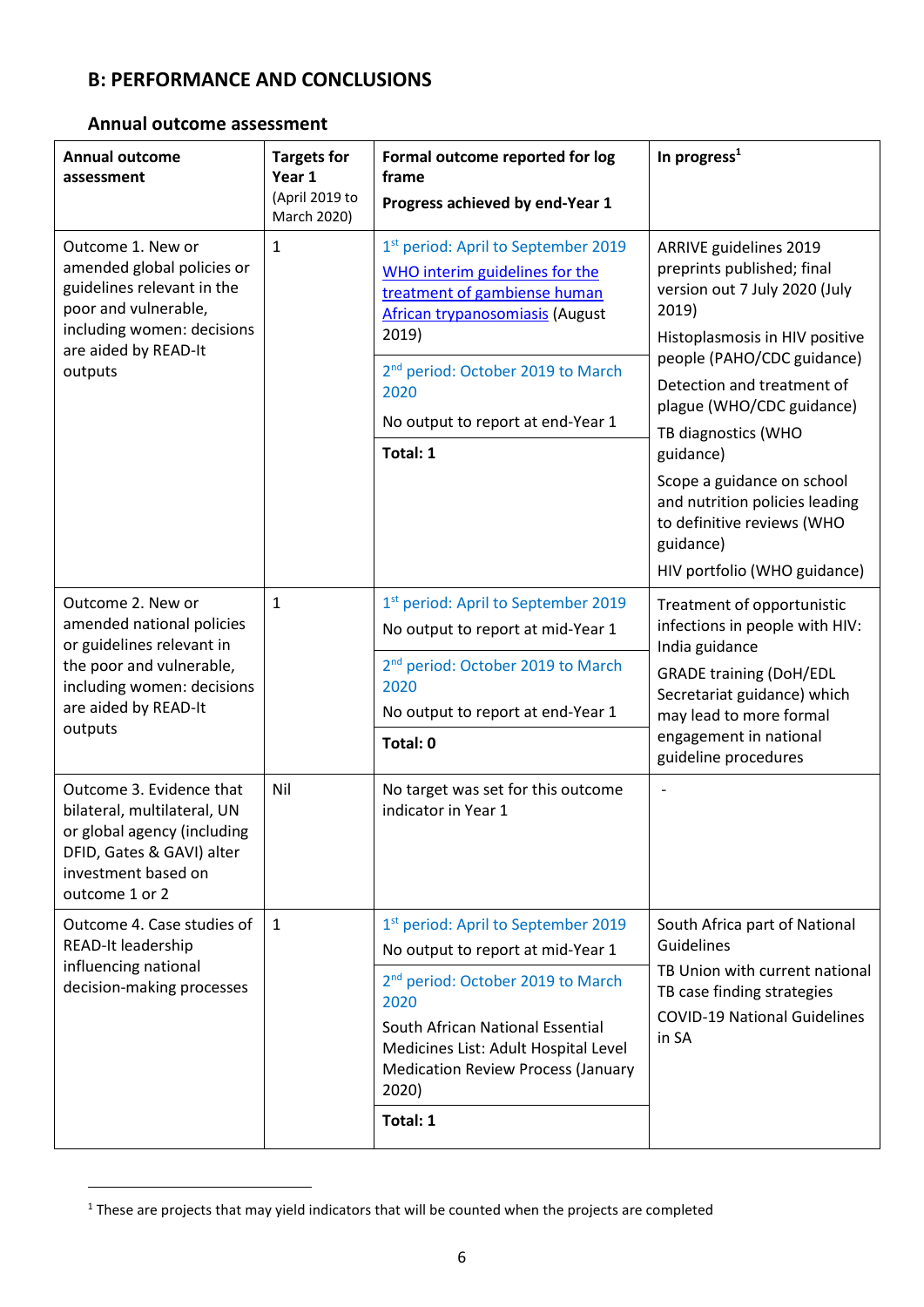### **Overall outcome assessment**

### **Informing policy**

We report above on several guidelines at global level that we are contributing to. In addition, there are two methods projects reported in the output section 1.2 that are having impact. The ARRIVE guidelines for reporting animal research is likely to impact on the way animal studies are conducted and reported; and the WHO Guidelines for people living in refugee camps is currently impacting on how WHO form it's guidelines-the SOPs for the WHO Guideline Review Committee now include a question about this group of people. These are not direct policy impacts on health but impacts on public health science and it is implementation.

# **Informing debates**

The updated Cochrane review on Community Deworming is an important contribution as it responds to the many comments by the development economists on our previous review.

The review on low carbohydrate diets for weight loss and cardiovascular risk published in 2014 (Altmetric score 400, 104 citations in July 2020) contributed to debates in this area, and has been cited in two national guidelines<sup>2</sup>. However, the debate is ongoing, and more trials continue to be published. Therefore the 2014 review is currently being updated as a Cochrane review (protocol published in 2019), with changes to eligibility criteria to ensure a wider scope, in order to further inform the debates and decision-making.

# **New specific topics under development since April 2019**

- **Treatment of histoplasmosis in people with HIV**: PAHO guideline (meeting held in February 2019): in progress, we are helping to finalise the guidelines for HIV and Histoplasmosis conducted with PAHO/WHO.
- **Detection and treatment of plague:** Paul Garner and Sophie Jullien (CIDG author) prepared the reviews for the Plague WHO Guideline meeting held in Madagascar from 16-19 September 2019, both were invited by WHO to attend and Paul Garner was the methodologist at the meeting. We are expected to be asked to support WHO to complete the Plague guidelines.
- **TB Diagnostics WHO Guideline meeting**: presented five Cochrane reviews to inform the WHO Guideline meeting on 'Molecular Methods for Diagnosis Tuberculosis' from 3-6 December 2019. At this meeting, the guidelines on Xpert MTB/RIF and Xpert Ultra (the newest version of the test) will be updated. See the [Cochrane Special Collection:](https://cidg.cochrane.org/news/diagnosing-tuberculosis-cochrane-special-collection) Diagnosing tuberculosis. Two reviews will assess the diagnostic accuracy of Xpert MTB/RIF and Xpert Ultra for pulmonary tuberculosis and rifampicin resistance in adults and children and two reviews will assess the diagnostic accuracy of the tests for several forms of extrapulmonary tuberculosis in adults and children. The fifth review will address the impact of these tests on mortality and other patient-important outcomes.
- **WHO HIV Guidelines meeting:** WHO are planning a consolidated HIV guideline update in 2020, meeting due to take place in October 2020. The South Africa team are preparing reviews for the meeting and Taryn Young and Tamara Kredo are liaising with Nathan Ford (WHO) in response to the priority topics.
- **Nutrition WHO guideline meeting:** South Africa team preparing reviews for October/November 2020 meetings. Reviews on policies and/or interventions that influence the school food environment for improved nutrition and better health, and efficacy and safety of replacing salt with low-sodium salt substitutes for improved cardiovascular health in adults, children and pregnant women.

<sup>&</sup>lt;sup>2</sup> Lower carbohydrate diets for adults with type 2 diabetes (draft report), Scientific Advisory Committee on Nutrition, Public Health England and UK Health Department, January 2020; review of current evidence and clinical recommendations on the effects of low carbohydrate and very-low-carbohydrate (including ketogenic) diets for the management of body weight and other cardiometabolic risk factors: A scientific statement from the National Lipid Association Nutrition and Lifestyle Task Force; USA, 2019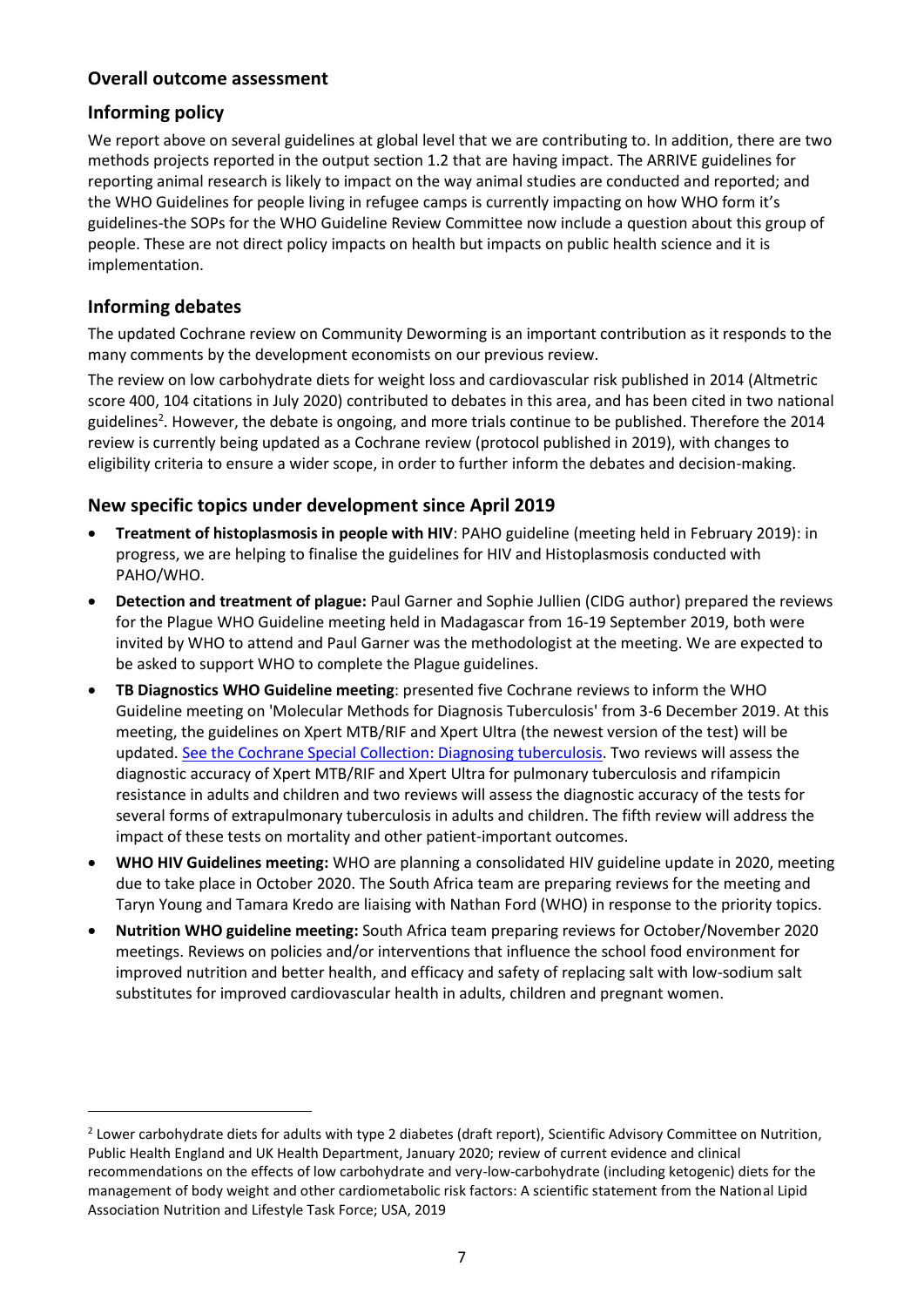# **Overall strategy**

We are also exploring strategic collaboration in approaches to accelerate progress towards the SDGs through Systems Leadership for Sustainable Development with 4SD led by David Nabarro. Part of this work relates to COVID-19 and the consumer experience and this will be reported in Year 2.

A new component in our capacity development is to help promote and develop skills in identifying critical research questions for evidence synthesis, which is critical to truly independent research evidence synthesis hubs. This is beyond current Cochrane guidance on the mechanics of generating PICO questions.

# **Key lessons**

We are more limited in our direct contact with national governments and global or regional NGOs. This we need to consider as we move forward.

### **Key actions**

To work with new established partners to develop government links and responsive mechanisms at national level to develop these outcomes.

To form strategies for dialogue and contribution to policy given the current decentralisation of decision making by the WHO.

# **Has the log frame been updated since the last review?**

READ-It log frame agreed at the end of the Inception phase and a minor amendment was made on 26 April 2019. No further updates made to the 26 April 2019 version of the READ-It log frame.

See Annex 1a submitted with Annual Report submission for Year 1 to show the outcome and output targets at end-Year 1, and Annex 1b to show the details of the outcome levels 1-4 targets report at end-Year 1.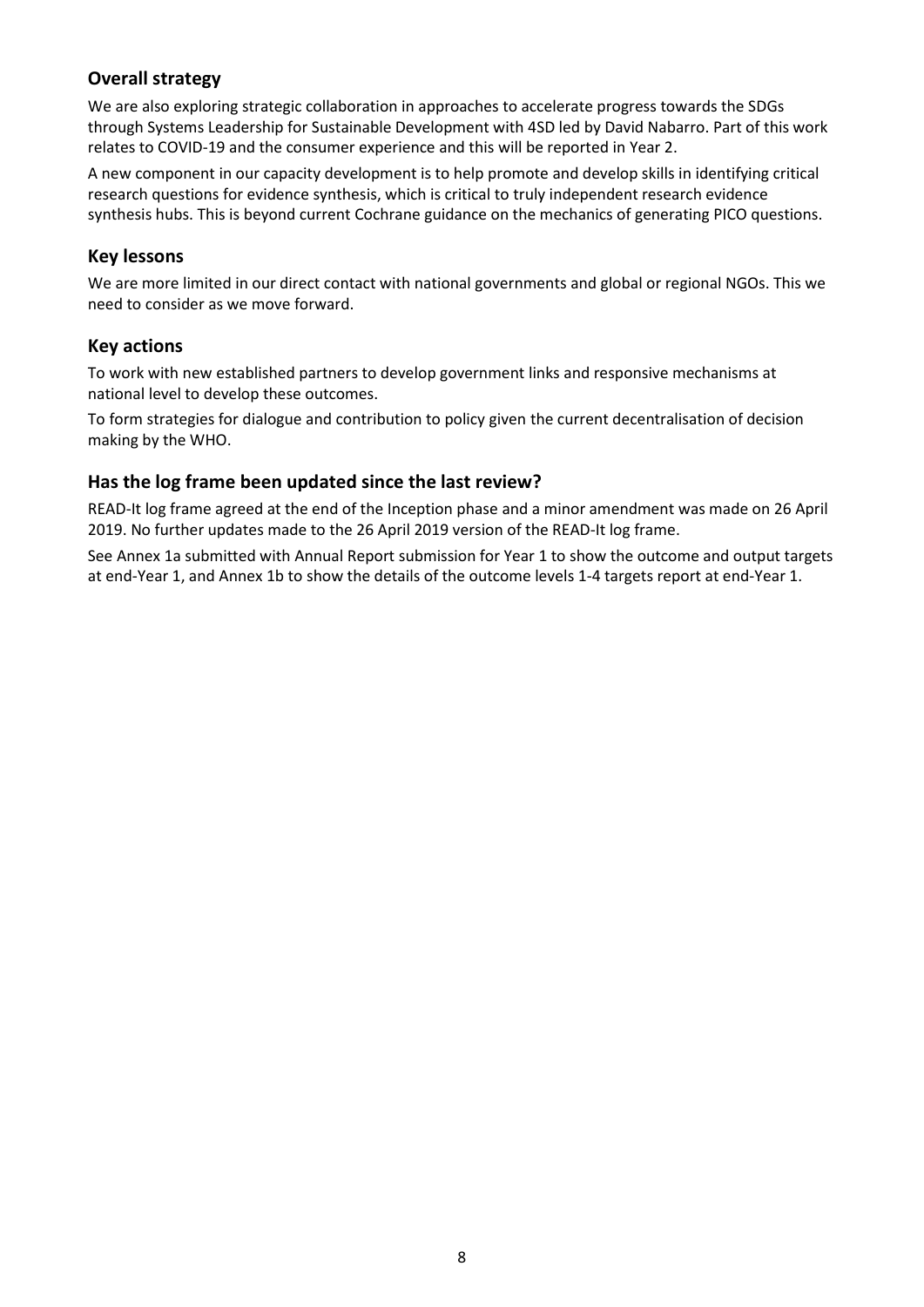# **C: DETAILED OUTPUT SCORING: NUMBER 1**

| <b>Output Title</b>         | Timely, high-impact, published Cochrane or other peer reviewed systematic reviews<br>that will benefit the health of the poor and vulnerable, including women |                                             |                                              |     |
|-----------------------------|---------------------------------------------------------------------------------------------------------------------------------------------------------------|---------------------------------------------|----------------------------------------------|-----|
| Output number per LF        |                                                                                                                                                               | Output 1                                    |                                              |     |
| Risk:                       |                                                                                                                                                               | Minor<br><b>Moderate</b><br>Major<br>Severe | Impact weighting (%):                        | 50% |
| Risk revised since last AR? |                                                                                                                                                               | N/A                                         | Impact weighting % revised<br>since last AR? | N/A |

| Indicator(s)                                                                                                                                                                                                                              | Targets for<br>Year 1 (April<br>2019 to<br>March 2020) | <b>Progress achieved for</b><br>1 <sup>st</sup> period of Year 1:<br><b>April to September</b><br>2019 | <b>Progress achieved for</b><br>2 <sup>nd</sup> period of Year 1:<br><b>October 2019 to March</b><br>2020 | <b>Total progress</b><br>achieved for full-Year<br>1 period: April 2019 to<br><b>March 2020</b>                         |
|-------------------------------------------------------------------------------------------------------------------------------------------------------------------------------------------------------------------------------------------|--------------------------------------------------------|--------------------------------------------------------------------------------------------------------|-----------------------------------------------------------------------------------------------------------|-------------------------------------------------------------------------------------------------------------------------|
| 1.1 Number of high impact<br>systematic reviews that<br>can contribute to decisions<br>concerned with the<br>content and delivery of<br>poverty-related services<br>and programmes                                                        | $\overline{3}$                                         | 5<br>(Cochrane reviews:<br>new 3, updated 2)                                                           | 2<br>(Cochrane reviews:<br>updated 1; and Other<br>peer reviewed<br>systematic reviews 1)                 | $\overline{\mathbf{z}}$<br>(Cochrane reviews:<br>new 3, updated 3; and<br>Other peer reviewed<br>systematic reviews: 1) |
| 1.2 Number of published<br>methods that contribute<br>towards improved review<br>quality, efficiency or<br>uptake                                                                                                                         | $\mathbf{1}$                                           | $\overline{2}$                                                                                         | 0                                                                                                         | $\overline{2}$                                                                                                          |
| In addition to the above<br>indicator output targets:<br>A total of 30 systematic<br>reviews published in total<br>(Cochrane and other peer<br>reviewed systematic reviews)<br>Note: this total includes the<br>above 1.1 and 1.2 figures | No target                                              | 16                                                                                                     | 14                                                                                                        | 30                                                                                                                      |

# **Indicator 1.1 Systematic reviews**

We have been working hard on delivering a series of reviews in progress and developing new topic areas. We have published the following in total (high impact and high priority):

| Cochrane reviews (new)                   | $= 19$ |
|------------------------------------------|--------|
| Cochrane reviews (updated)               | $= 5$  |
| Other Systematic reviews (peer reviewed) | $= 6$  |
| Other publications (peer reviewed)       | $= 17$ |
| Cochrane protocols                       | $= 7$  |
| Campbell protocols                       | $=$ 3  |
|                                          |        |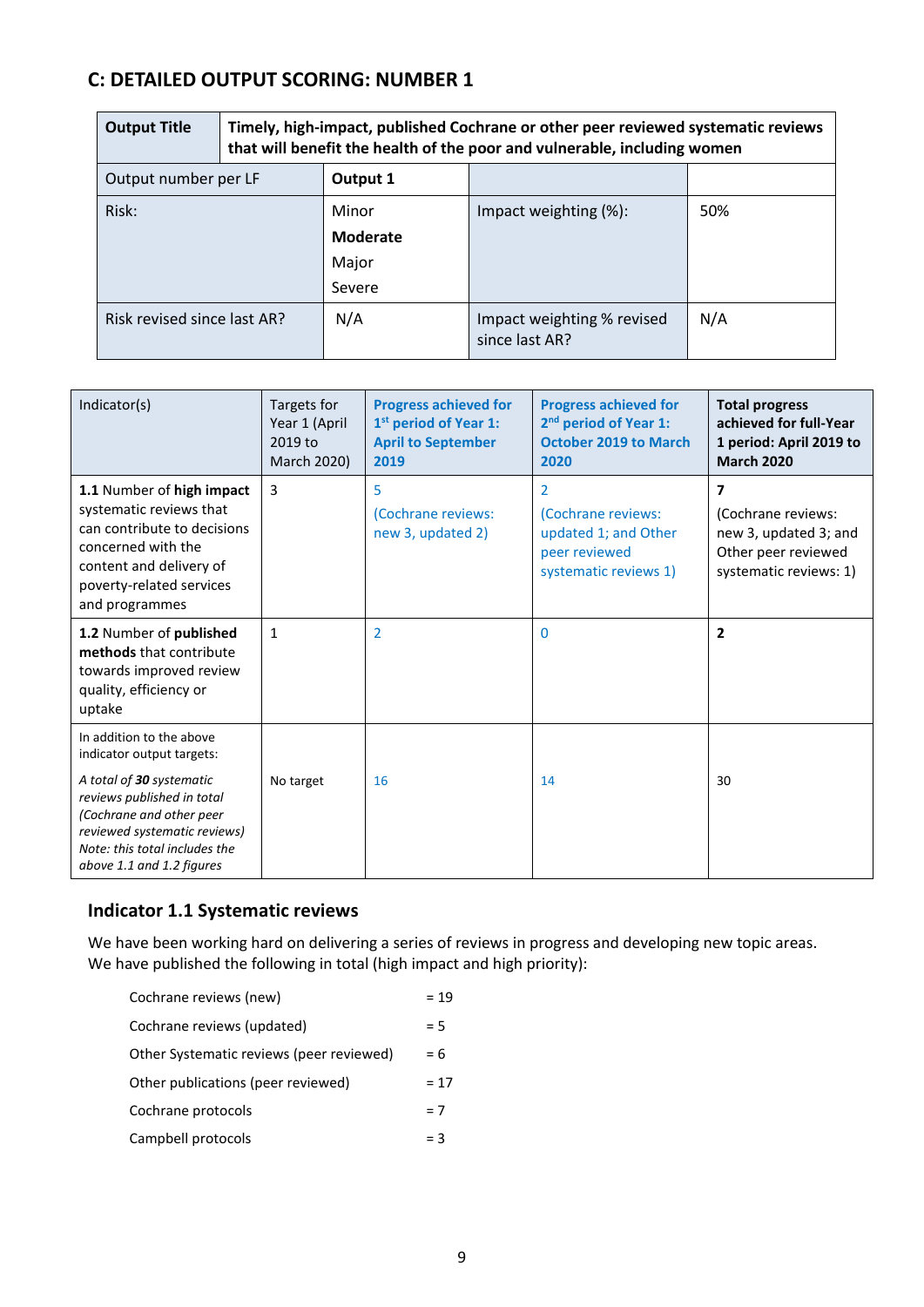# **Reviews reported as high impact**

### **Two high impact malaria reviews**

[Indoor residual spraying for preventing malaria in communities using insecticide](https://www.cochranelibrary.com/cdsr/doi/10.1002/14651858.CD012688.pub2/full)‐treated nets (new Cochrane review: Choi L, Pryce J, Garner P; May 2019)

Some donors and malaria specialists are pushing indoor residual spraying (IRS) to be added to insecticidetreated nets (ITNs) where ITNS are failing due to pyrethroid resistance. This review examines the evidence, stratified by IRS insecticide that is 'non-pyrethroid-like' and thus more likely to work theoretically where pyrethroid resistance is emerging. The results are mixed, with no clear evidence of an additional benefit in this group. When 'pyrethroid-like' insecticide is used, no benefit has yet been shown. There really is no clear evidence to add IRS to ITNS if the purpose is to increase malaria vector control effectiveness.

This review was used in the [WHO Malaria Vector Control Guidelines \(February 2019\),](https://apps.who.int/iris/bitstream/handle/10665/310862/9789241550499-eng.pdf?ua=1) the WHO guidelines were reported in the Inception Phase annual report.

[Larviciding to prevent malaria transmission](https://www.cochranelibrary.com/cdsr/doi/10.1002/14651858.CD012736.pub2/full) (updated Cochrane review: Choi L, Majambere S, Wilson AL; August 2019). You can view the READ-It news item for the [updated Cochrane review.](https://www.evidence4health.org/cochrane-reviews/larviciding-to-prevent-malaria-transmission)

#### **Two high impact HIV review**

[Rapid initiation of antiretroviral therapy for people living with HIV](https://www.cochranelibrary.com/cdsr/doi/10.1002/14651858.CD012962.pub2/full) (new Cochrane review: Mateo-Urdiales A, Johnson S, Smith R, Nachega JB, Eshun‐Wilson; June 2019)

Offering ART within 7 days of HIV diagnosis results in greater viral suppression at 12 months may improve retention in care. However, the trials included many co-interventions to help with retention. Whilst the review underpins WHO policy, there is emerging programmatic data that the benefits seen in the trials and documented in the review are not translating to in practice-one can speculate this relates to these cointerventions.

[Lateral flow urine lipoarabinomannan assay for detecting active tuberculosis in people living with HIV](https://www.cochranelibrary.com/cdsr/doi/10.1002/14651858.CD011420.pub3/full) (update Cochrane review: Bjerrum S, Schiller I, Dendukuri N, Kohli M, Nathavitharana RR, Zwerling AA, Denkinger CM, Steingart KR, Shah M; October 2019)

#### **One high impact TB review**

[Xpert MTB/RIF and Xpert MTB/RIF Ultra for pulmonary tuberculosis and rifampicin resistance in adults](https://www.cochranelibrary.com/cdsr/doi/10.1002/14651858.CD009593.pub4/full) (updated Cochrane review: Horne DJ, Kohli M, Zifodya JS, Schiller I, Dendukuri N, Tollefson D, Schumacher SG, Ochodo EA, Pai M, Steingart KR; June 2019)

Xpert MTB/RIF and Xpert Ultra, the newest version, are the only WHO-recommended rapid tests that simultaneously detect tuberculosis and rifampicin resistance in people with signs and symptoms of tuberculosis and are suitable for use at lower levels of the health system. This Cochrane Review assessed the diagnostic accuracy of Xpert MTB/RIF and Xpert Ultra for active pulmonary TB in adults. The update incorporates 77 new studies and shows that Ultra has a higher sensitivity but marginally low specificity.

This updated review is important to provide high-quality information on Xpert MTB/RIF and Ultra; given the investment, having solid evidence base from a synthesis related to these tests is an important contribution. There have been previous WHO Guidelines that have drawn on earlier versions of this review, and this review is likely to help underpin future recommendations arising from th[e WHO consultation in 2017.](https://protect-eu.mimecast.com/s/zTwSCrmrosmxXH4iIii?domain=who.int)

#### **One high impact NTD review**

Public health deworming programmes for soil-transmitted helminths in children living in endemic areas (updated Cochrane review: Taylor‐Robinson DC, Maayan N, Donegan S, Chaplin M, Garner P; September 2019) (Linked to Output 2.3)

The update has been a major undertaking. We went through every single one of the criticisms that were published in a paper that was 49 pages long, and a set of overlapping (but not quite) comments submitted to us separately. We also conducted some analyses that people have commented on in the past – stratifying by types of worm and types of worm burden. We also added new trials and reflected on the review-drawing out more clearly that the only effects seen on weight were from studies conducted over 20 years ago.

What is in this new edition? The review authors have consolidated the results, performing analyses that the critics have said hides true effects; they have added six new trials and responded to a 50-page published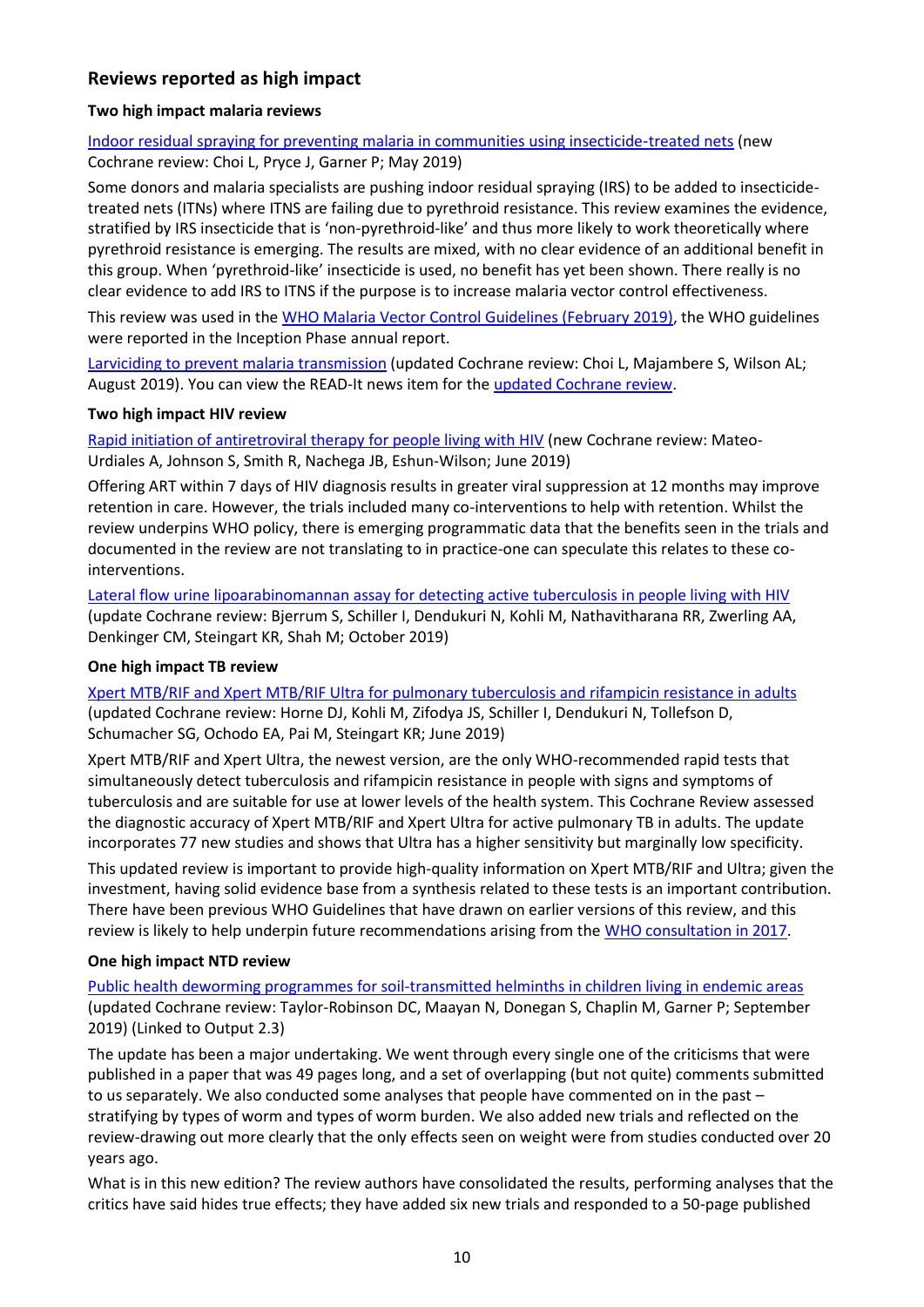criticism of the review. The final result? The substantive findings are little changed from 2015. With now a total of over 50 trials including 84,336 participants, plus the additional trial of one million children: the team found no benefit for haemoglobin, cognition, school performance, and mortality. While weight studies carried out over 20 years ago showed large effects on weight, this has not been seen in the more recent, much larger studies.

### **One high impact Cochrane Systematic Review Intervention**

[Comparison of different human papillomavirus \(HPV\) vaccine types and dose schedules for prevention of](https://www.cochranelibrary.com/cdsr/doi/10.1002/14651858.CD013479/full)  HPV-[related disease in females and males.](https://www.cochranelibrary.com/cdsr/doi/10.1002/14651858.CD013479/full) (new Intervention: Bergman H, Buckley BS, Villanueva G, Petkovic J, Garritty C, Lutje V, Riveros‐Balta AX, Low N, Henschke N; November 2019)

### **Other reviews of interest**

Four new recent **high priority** reviews published since April 2019:

[MVA85A vaccine to enhance BCG for preventing tuberculosis](https://www.cochranelibrary.com/cdsr/doi/10.1002/14651858.CD012915.pub2/full) (new Cochrane review: Kashangura R, Jullien S, Garner P, Johnson S, April 2019). You can view the READ-It new item for the [new Cochrane review.](https://www.evidence4health.org/cochrane-reviews/mva85a-vaccine-to-enhance-bcg-for-preventing-tuberculosis) [Primaquine at alternative dosing schedules for preventing relapse in people with](https://www.cochranelibrary.com/cdsr/doi/10.1002/14651858.CD012656.pub2/full) Plasmodium vivax malaria (new Cochrane review: Milligan R, Daher A, Graves PM; July 2019). You can view the READ-It news item for the [new Cochrane review.](https://www.evidence4health.org/cochrane-reviews/primaquine-at-alternative-dosing-schedules-for-preventing-relapse-in-people-with)

[Interventions to improve disposal of child faeces for preventing diarrhoea and soil‐transmitted helminth](https://www.cochranelibrary.com/cdsr/doi/10.1002/14651858.CD011055.pub2/full)  [infection](https://www.cochranelibrary.com/cdsr/doi/10.1002/14651858.CD011055.pub2/full) (new Cochrane review: Majorin F, Torondel B, Ka Seen Chan G, Clasen T; September 2019). You can view the READ-It news item for the [new Cochrane review.](https://www.evidence4health.org/cochrane-reviews/interventions-to-improve-disposal-of-child-faeces-for-preventing-diarrhoea-and-soil)

[Abdominal ultrasound for diagnosing abdominal tuberculosis or disseminated tuberculosis with abdominal](https://www.cochranelibrary.com/cdsr/doi/10.1002/14651858.CD012777.pub2/full)  [involvement in HIV‐positive individuals](https://www.cochranelibrary.com/cdsr/doi/10.1002/14651858.CD012777.pub2/full) (new Cochrane review: Van Hoving DJ, Griesel R, Meintjes G, Takwoingi Y, Maartens G, Ochodo EA; September 2019). You can view the READ-It news item for the [new](https://www.evidence4health.org/cochrane-reviews/abdominal-ultrasound-for-diagnosing-abdominal-tuberculosis-or-disseminated)  [Cochrane review.](https://www.evidence4health.org/cochrane-reviews/abdominal-ultrasound-for-diagnosing-abdominal-tuberculosis-or-disseminated)

One update of a previously reported **high impact** Cochrane review was published:

Soares‐Weiser K, Bergman H, Henschke N, Pitan F, Cunliffe N. [Vaccines for preventing rotavirus](https://www.cochranelibrary.com/cdsr/doi/10.1002/14651858.CD008521.pub5/full)  [diarrhoea: vaccines in use](https://www.cochranelibrary.com/cdsr/doi/10.1002/14651858.CD008521.pub5/full) (update Cochrane review: Soares‐Weiser K, Bergman H, Henschke N, Pitan F, Cunliffe N; October 2019).

# **COVID-19 pandemic response mode**

The rapid review editorial process has been used for the COVID-19 rapid reviews, and aims to provide a 2 week turnaround from review submission to review publication

[\(https://covidrapidreviews.cochrane.org/process#fast-track\)](https://covidrapidreviews.cochrane.org/process#fast-track). A list of COVID-19 reviews, published by a variety of Cochrane Review Groups including CIDG, is available under 'Rapid reviews' [\(https://www.cochranelibrary.com/COVID-19\)](https://www.cochranelibrary.com/covid-19) but all have been published after 31 March 2020, these will be reported in the relevant Year 2 annual reports.

CIDG have also piloted a streamlined CIDG editorial process for high-priority titles. This was piloted on the 'Chloroquine or hydroxychloroquine for prevention and treatment of COVID‐19', which had a 2-week turnaround time: protocol submitted 9 April 2020, published 22 April 2020 (this will be reported in the relevant Year 2 Annual reports as an output).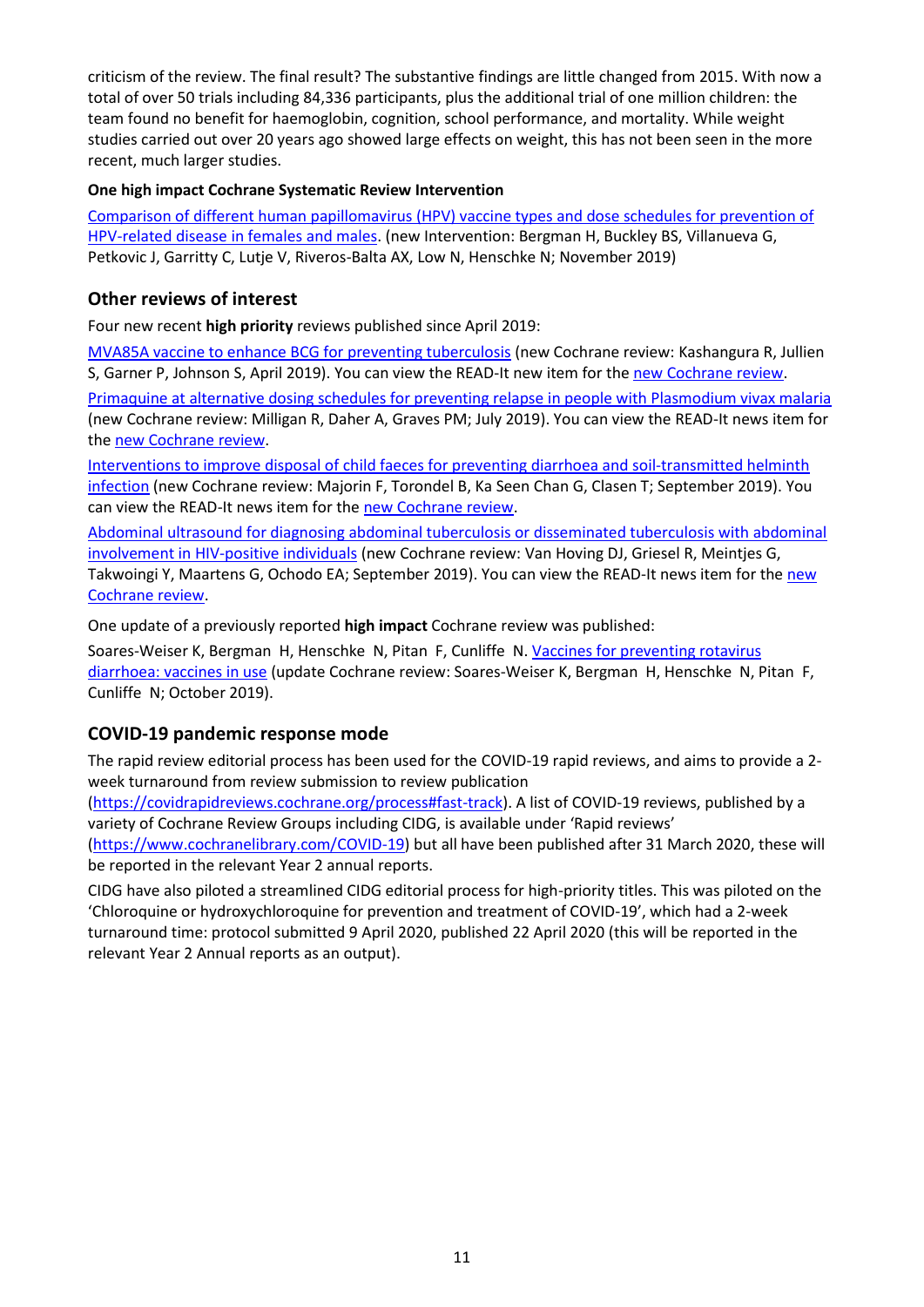# **Indicator 1.2 Published methods**

### **Two published methods products (reported as 1.2 log frame output)**

### **WHO guidance for refugees in camps: systematic review**

[WHO guidance for refugees in camps: systematic review](https://bmjopen.bmj.com/content/bmjopen/9/9/e027094.full.pdf) (BMJ Open: Blundell H, Milligan R, Norris SL, Garner P; September 2019)

We used some money from consultancy to support an individual conduct a review examining the evidence to decision making approach in WHO in relation to humanitarian disasters-with a focus on refugees in camps. This is part of a longer-term strategy to help further develop the evidence to decision making process in WHO-to make it more tailored to circumstances.

[Variation in the observed effect of Xpert MTB/RIF testing for tuberculosis on mortality: a systematic review](https://wellcomeopenresearch.org/articles/4-173/v1)  [and analysis of trial design considerations](https://wellcomeopenresearch.org/articles/4-173/v1) (Wellcome Open Research: Ochodo EA, Kalema N, Schumacher S, Steingart K, Young T, Mallet S, Deeks J, Cobelens F, Bossuyt PM, Nicol MP, Cattamanchi A; January 2020).

Most studies evaluating the effect of Xpert MTB/RIF testing for tuberculosis concluded that it did not reduce overall mortality compared to usual care. The author team conducted a systematic review to assess whether key study design and execution features contributed to earlier identification of patients with TB and decreased pre-treatment loss to follow-up, thereby reducing the potential impact of Xpert MTB/RIF testing.

### **Methods development**

### **Arrive guidelines 2019 pre-prints published**

Paul Garner was part of the panel revising the guidelines for reporting animal research. I was the methodologist, understudy and then replacement of the late Doug Altman. These guidelines have been published. Note that now included is item 19, that refers to a protocol for the animal research. Part of the reason I was asked to join the panel related to the MVA85A TB vaccine controversy, where the Oxford researchers may have altered retrospectively the true purpose of the animal study of the vaccine-from an efficacy study to one evaluating the monkey model. The ambiguity here is because no protocol was published or provided (July 2019).

<https://www.biorxiv.org/content/10.1101/703181v1> <https://www.nc3rs.org.uk/revision-arrive-guidelines>

### **Other methods development commissioned by WHO (linked to READ-It priority topics)**

The Liverpool Team have carried out a suicidal behaviour in people affected by conflict, war and natural disaster (ML Murray and P Garner). A report has gone to WHO; completion of the review as a publication has been hampered by COVID-19.

The South Africa Team have a variety of reviews related to developing their portfolio in nutrition and was commissioned by WHO Nutrition Policy and Scientific Advice Unit to scope a guideline on school food and nutrition policies (WHO funded).

# **Summary of responses to issues raised in previous annual reviews (where relevant)**

Reports submitted for the Inception phase in April 2019 and mid-Year 1 in October 2019, and no issues raised, therefore, no issues to report.

# **Recommendations [for DFID]**

-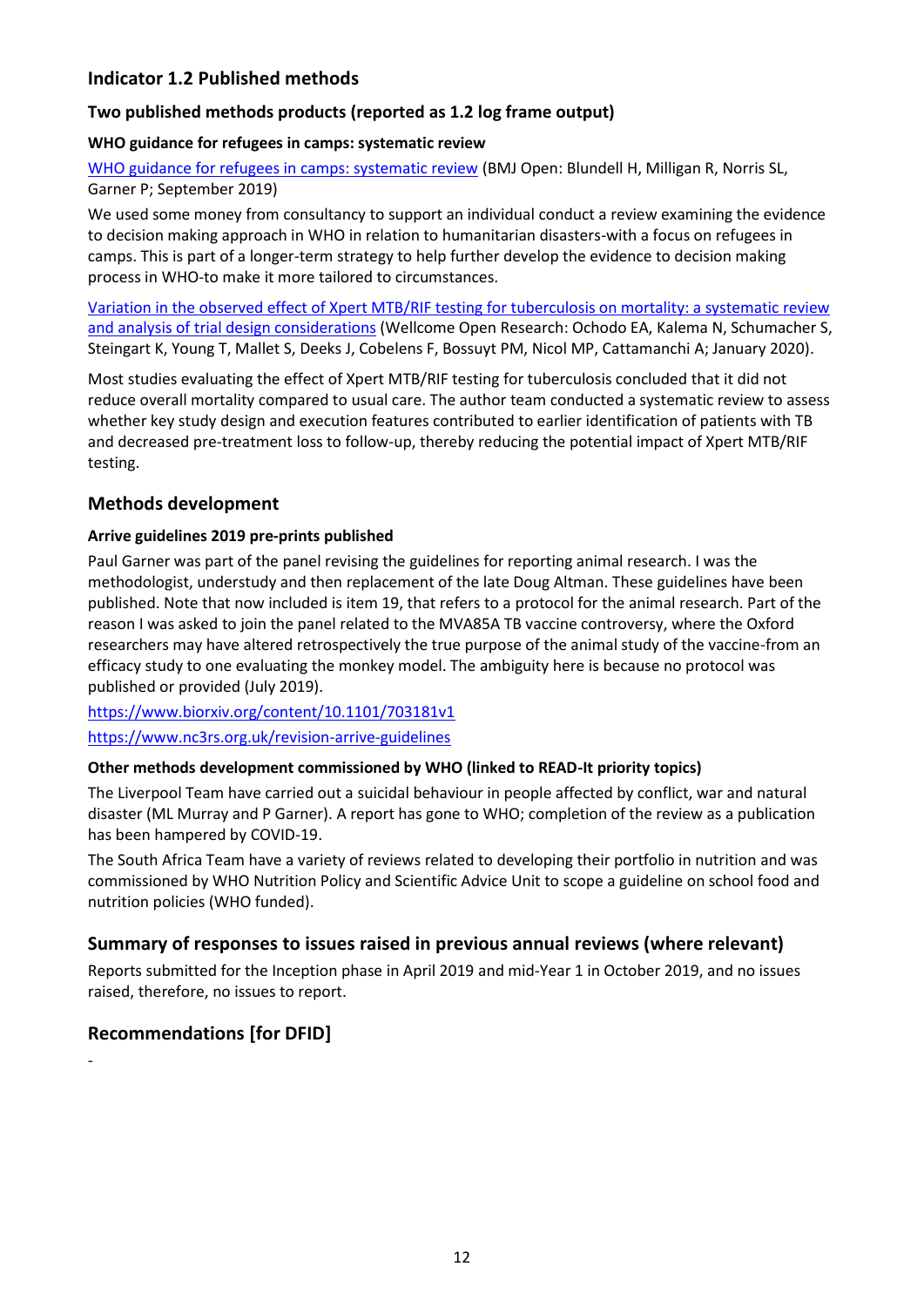# **C: DETAILED OUTPUT SCORING: NUMBER 2**

| <b>Output Title</b>         |  | Review findings disseminated effectively |                                              |     |  |
|-----------------------------|--|------------------------------------------|----------------------------------------------|-----|--|
| Output number per LF        |  | Output 2                                 |                                              |     |  |
| Risk:                       |  | Minor<br><b>Moderate</b><br>Major        | Impact weighting (%):                        | 25% |  |
|                             |  | Severe                                   |                                              |     |  |
| Risk revised since last AR? |  | N/A                                      | Impact weighting % revised<br>since last AR? | N/A |  |

| Indicator(s)                                                                                           | <b>Targets for</b><br>Year 1 (April<br>2019 to<br>March 2020) | Progress achieved for 1st<br>period of Year 1: April to<br>September 2019 | <b>Progress achieved for</b><br>2 <sup>nd</sup> period of Year 1:<br><b>October 2019 to March</b><br>2020 | <b>Total progress achieved</b><br>for full-Year 1 period:<br>April 2019 to March<br>2020 |
|--------------------------------------------------------------------------------------------------------|---------------------------------------------------------------|---------------------------------------------------------------------------|-----------------------------------------------------------------------------------------------------------|------------------------------------------------------------------------------------------|
| 2.1 Number of global<br>guidelines or policies that<br>cite READ-It outputs<br>(linked to outcome 1)   | 1                                                             | $\mathbf{1}$                                                              | $\mathbf{0}$                                                                                              | 1                                                                                        |
| 2.2 Number of national<br>guidelines or policies that<br>cite READ-It outputs<br>(linked to outcome 2) |                                                               | 0                                                                         | $\mathbf{0}$                                                                                              | 0                                                                                        |
| 2.3 Sustained policy<br>debate (national or<br>international)                                          | 1                                                             |                                                                           | $\mathbf 0$                                                                                               | 1                                                                                        |

# **Indicator 2.1 Global policies**

We contributed to national guidelines: WHO interim guidelines for the treatment of gambiense human [African trypanosomiasis](https://www.who.int/trypanosomiasis_african/resources/9789241550567/en/) (August 2019) (Linked to Outcome 1)

# **Indicator 2.2 National guidelines or policies**

No items to report at end-Year 1 for 2.2.

# **Indicator 2.3 Sustained policy debate**

The update of the Public health deworming programmes for soil-transmitted helminths in children living in [endemic areas](https://www.cochranelibrary.com/cdsr/doi/10.1002/14651858.CD000371.pub7/full) is an important contribution to the sustained policy debate although in itself it has not stimulated fresh controversy. (Linked to Output 1.1)

# **Summary of responses to issues raised in previous annual reviews (where relevant)**

Reports submitted for the Inception phase in April 2019 and mid-Year 1 in October 2019, and no issues raised, therefore, no issues to report.

# **Recommendations [for DFID]**

-

13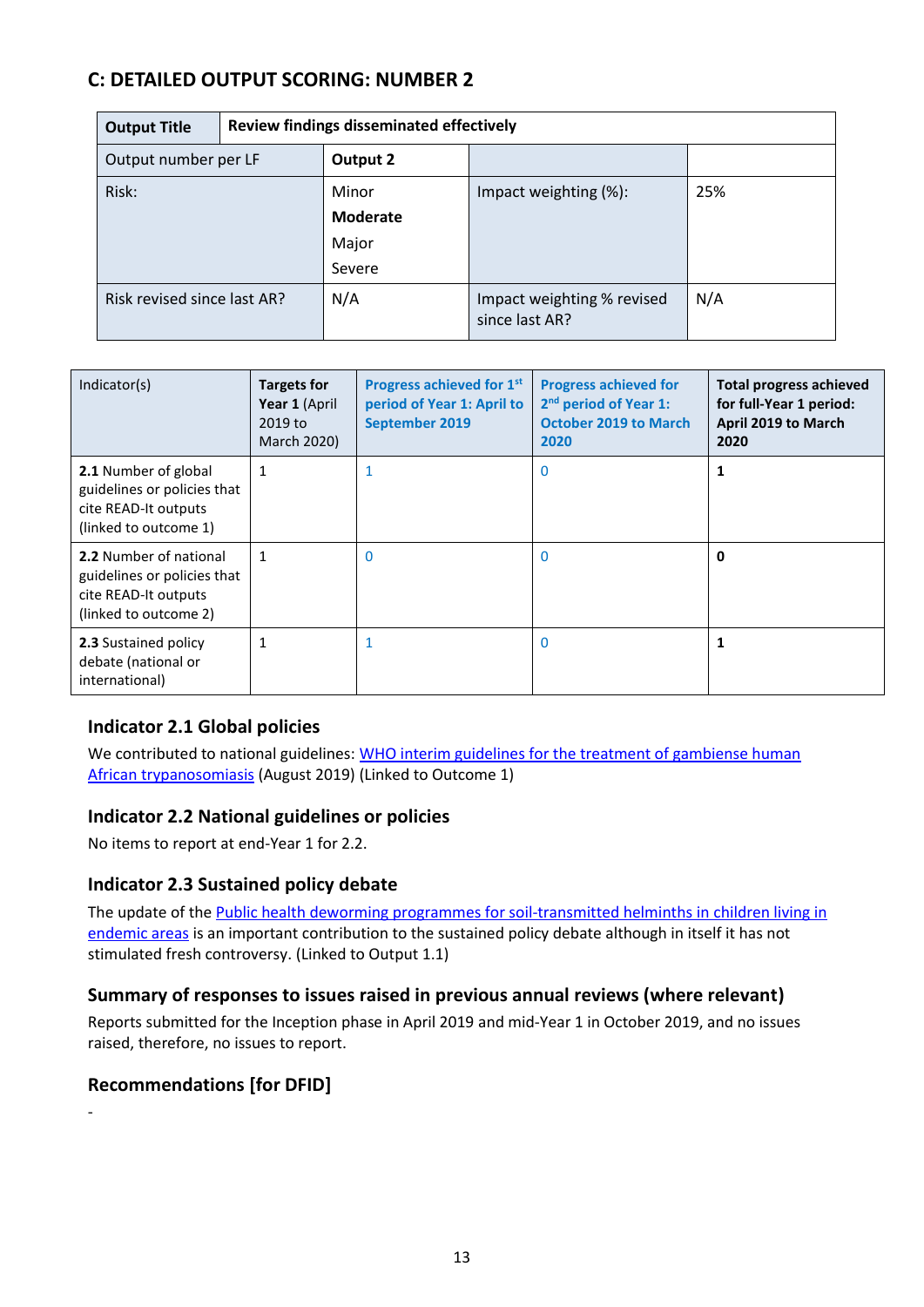# **C: DETAILED OUTPUT SCORING: NUMBER 3**

| <b>Output Title</b>         | <b>Evidence synthesis hubs in LMICs</b> |                                             |                                              |     |
|-----------------------------|-----------------------------------------|---------------------------------------------|----------------------------------------------|-----|
| Output number per LF        |                                         | Output 3                                    |                                              |     |
| Risk:                       |                                         | Minor<br><b>Moderate</b><br>Major<br>Severe | Impact weighting (%):                        | 25% |
| Risk revised since last AR? |                                         | N/A                                         | Impact weighting % revised<br>since last AR? | N/A |

| Indicator(s)                                                                                                                                   | <b>Targets for Year</b><br>1 (April 2019 to<br>March 2020) | Progress achieved for 1st<br>period of Year 1: April to<br>September 2019 | Progress achieved for 2nd<br>period of Year 1: October<br>2019 to March 2020 | <b>Total progress achieved</b><br>for full-Year 1 period:<br>April 2019 to March 2020 |
|------------------------------------------------------------------------------------------------------------------------------------------------|------------------------------------------------------------|---------------------------------------------------------------------------|------------------------------------------------------------------------------|---------------------------------------------------------------------------------------|
| 3.1 Number of high<br>impact systematic<br>reviews (1.1) or<br>methods $(1.2)$<br>published reviews<br>led* by LMIC authors                    | $\overline{2}$                                             | 1(1.1)<br>0(1.2)                                                          | 0(1.1)<br>1(1.2)                                                             | 1(1.1)<br>1(1.2)                                                                      |
| *Lead authors: first<br>or last on authorship<br>list                                                                                          |                                                            |                                                                           |                                                                              |                                                                                       |
| 3.2 Number of READ-<br>It partners or<br>Cochrane authors<br>demonstrating global<br>leadership through<br>leading effective<br>dissemination  | Nil                                                        | 0                                                                         | $\mathbf{0}$                                                                 | $\mathbf{0}$                                                                          |
| 3.3 READ-It input to<br><b>LMIC teams working</b><br>on evidence<br>synthesis and<br>translation is well<br>received and broadly<br>successful | Nil                                                        | No target was set for this<br>outcome indicator in<br>Year 1              |                                                                              |                                                                                       |

# **Indicator 3.1**

**High impact systematic reviews (1.1):** one lead author from an LMIC for selected high impact reviews within this period.

[Rapid initiation of antiretroviral therapy for people living with HIV.](https://www.cochranelibrary.com/cdsr/doi/10.1002/14651858.CD012962.pub2/full) (New Cochrane review: Mateo‐Urdiales A, Johnson S, Smith R, Nachega JB, *Eshun‐Wilson I*; July 2019; *lead author*: female, South Africa)

In addition, there have been seven lead authors from LMICs (Swaziland, South Africa, India, Iran and Nigeria) on high priority reviews during this period, but this is not an output indicator level.

### **Methods (1.2):**

Variation in the observed effect of Xpert [MTB/RIF testing for tuberculosis on mortality: a systematic review](https://wellcomeopenresearch.org/articles/4-173/v1)  [and analysis of trial design considerations.](https://wellcomeopenresearch.org/articles/4-173/v1) (Other peer reviewed systematic review: *Ochodo EA*, Kalema N, Schumacher S, Steingart K, Young T, Mallet S, Deeks J, Cobelens F, Bossuyt PM, Nicol MP, Cattamanchi A; January 2020; *lead author*: female, South Africa)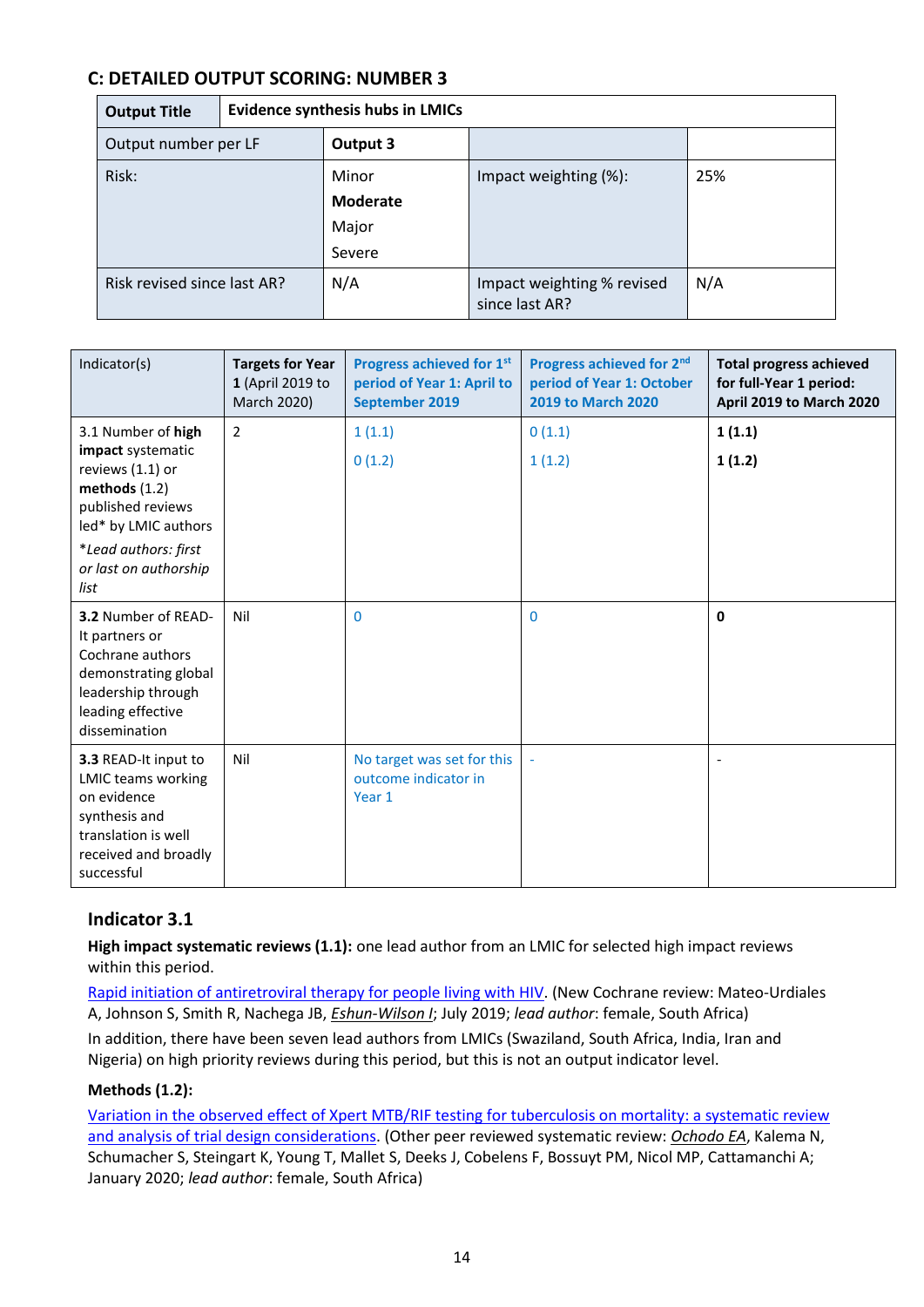# **Indicator 3.2**

No output target to report at end-Year 1.

### **Emerging leadership evidence**

Eleanor Ochodo of Stellenbosch University, South Africa, was awarded one of the four 2019 African Research Leader Awards from the UKRI's Medical Research Council (MRC) and the UK Department for International Development (DFID). It was awarded as Eleanor is recognised a leader in her field of research. The project will run for 4-5 years to pursue research designed to address priority health problems of people in sub-Saharan Africa. We anticipate reporting this as a target of leadership evidence once the programme of work is established.

Eleanor Ochodo has also received a 9-month NIHR award to work on a project to develop an evidencebased approach, adapting on the GRADE evidence to decision making framework, to guide the adaptation of the WHO essential diagnostics list (EDL) to national health system needs and establish a Research Initiative for Evidence-based diagnostics in Africa.

Marianne Visser from South Africa received the Aubrey Sheiham Evidenced-based Health care in Africa Leadership award for 2019.

# **Indicator 3.3**

No output target to report at end-Year 1.

# **Summary of responses to issues raised in previous annual reviews (where relevant)**

Reports submitted for the Inception phase in April 2019 and mid-Year 1 in October 2019, and no issues raised, therefore, no issues to report.

# **Recommendations [for DFID]**

-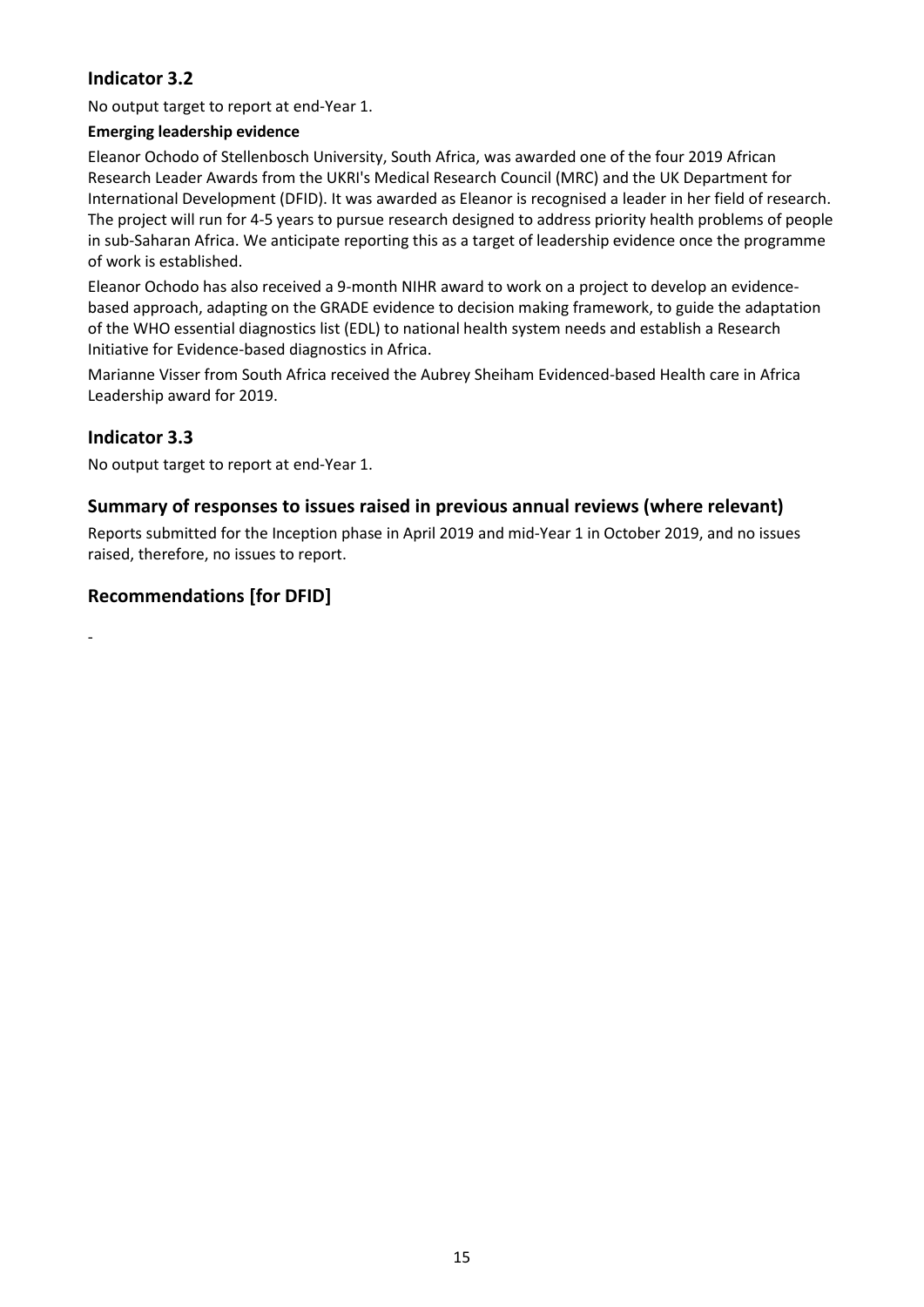# **D: VALUE FOR MONEY & FINANCIAL PERFORMANCE**

# **Key cost drivers and performance**

This programme is a contribution to Cochrane, and DFID obtains a much higher return because of this. The programme is a substantive contributor to Cochrane, and yet DFID, the WHO, NGOs and national governments benefit from many of the reviews produced by other groups in Cochrane, funded by other governments or agencies: for example, in pregnancy and childbirth. The investment in Cochrane for DFID is a contribution that has a very much larger return than would be obtained if we were working independently.

The main cost in the programme is staff time. This includes people doing Cochrane reviews, people supervising, and people training; and engagement in Cochrane development and in the uptake of evidence underpinned by Cochrane reviews into health practice and policy.

Staff are carefully selected, appraised and monitored, with clear performance targets. Across the programme, the READ-It Management Team discuss staff performance and share issues to obtain a joint resolution.

The second main driver is travel. We assure value for money by minimising travel as much as possible-not only the flight costs, but the opportunity costs in terms of staff time with travel.

With increasing complexity and demands from WHO for rapid turn-around, we are increasingly using a service called Cochrane Response. In the past, having high level experienced authors has meant products are delivered to time and efficiently. We have had some success with this as a mixed model (us subcontracting Cochrane Response, and Cochrane Response obtaining WHO contracts and then subcontracting our technical expertise). We are also using them for completing difficult reviews and are monitoring this expense.

# **Value for money performance compared to the original value for money proposition**

No variation. However, we have introduced annual value for money judgement of partner outputs. This is a qualitative assessment, examining the money spent over the year, measuring this against performance at outcome level. If a partner prepares reviews or has some other impact at outcome level, this increases the value for money; if there is no impact at outcome level, this tends to reduce value for money. Some partner contracts are for smaller amounts, and we take this into account in evaluating performance.

# **Assessment of whether the programme continues to represent value for money**

Yes. As can be seen by the outputs continuing from the previous investment, this programme continues to represent excellent value for money.

# **Quality of financial management**

The lead partner has a strong financial monitoring and management system in place. The Management Team will assess the performance against work plans on a six-monthly basis to allow warnings to be made to partners and any remedial action, if necessary.

During Year 1 there were ongoing liaison with two potential partners, due to unforeseen circumstances beyond our control the potential partner organisations did not fully agree to the final subcontract (work plan and budget) offered by READ-It (LSTM). The programme of work and budgets had been discussed and agreed in detail over several months of planning, however, at the final execution stage they did not transpire. One partner was, in our view, too expensive for the programme of work and expected deliverables. Therefore, the budgets initially allocated to the potential partners were not required within Year 1, which resulted in an underspend for FY 2019-20 plus some other partner underspends as all final claims are based on actual costs.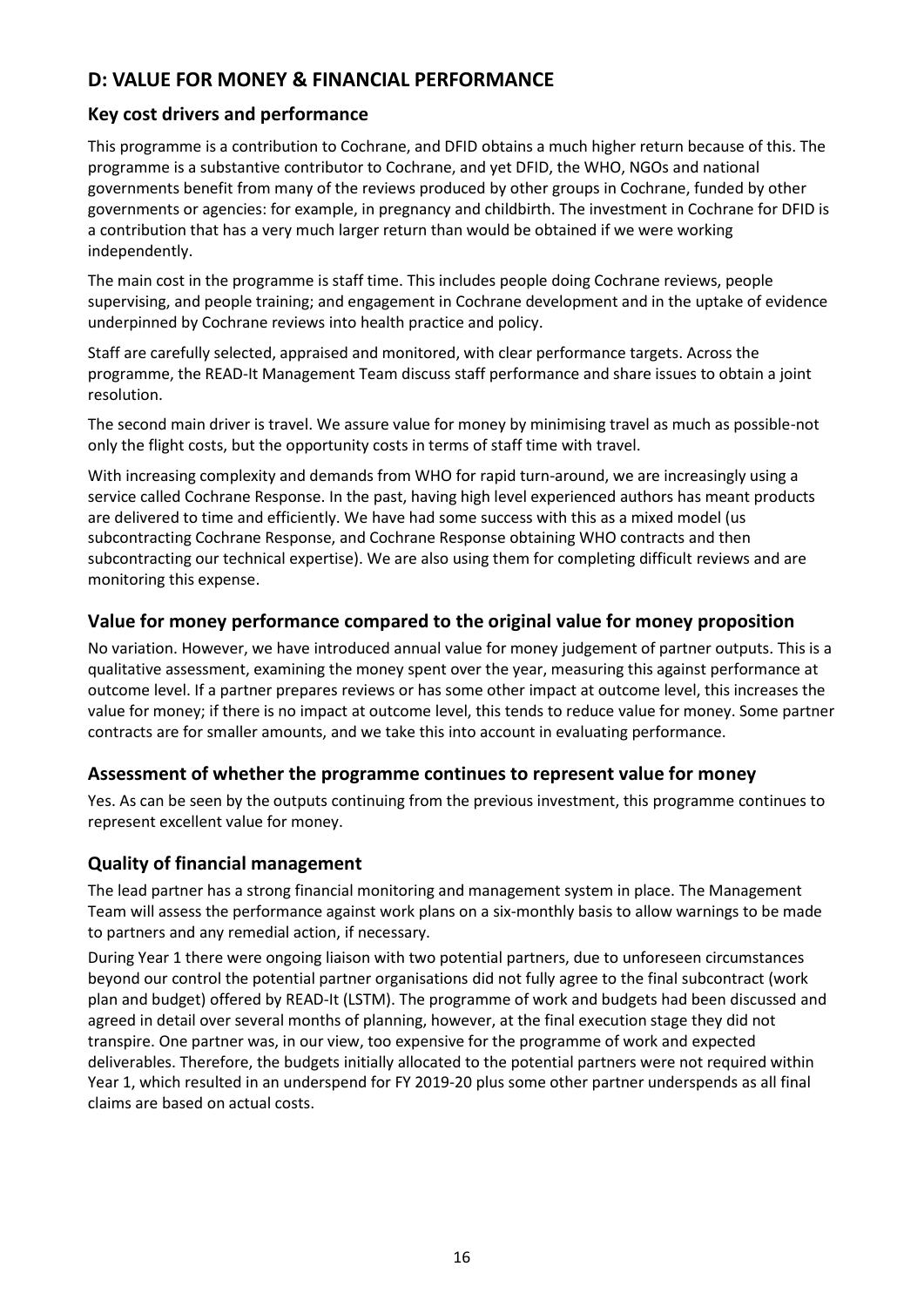# **E: RISK**

# **Overview of programme risk**

READ-It risk register was updated in February 2020 and is provided as Annex 5 with the annual report submission. The risk register will be used throughout the life of the programme and amended as necessary. All partners will also be responsible for their own individual risk register related to the agreed programme of work.

We recognised risk with new partners and indeed managed this risk with one partner institution by issuing a one-year contract with renewal only contingent on delivery of outputs. This contract has not been extended.

Contracting is robust. Performance of all partners is routinely monitored every six months with remedial action taken where required.

There are new processes being rolled out to assure safeguarding, this has also been included in an updated LSTM due diligence questionnaire, which is circulated to all potential partners to complete and provide the necessary documents.

Due diligence procedures are fully implemented, as mentioned above.

Paula Waugh, Taryn Young and Paul Garner have considered, assessed and monitor the risks associated with COVID-19 in terms of a) ability to deliver on outputs, and strategies to mitigate this; b) maintaining programme development through conference calls and active management; and c) maintaining communication with partners and all staff employed on their personal circumstances and health, and intervening where necessary.

# **Outstanding actions from risk assessment**

Report submitted for the Inception phase in April 2019, and no issues raised, therefore, no issues to report.

# **F: COMMERCIAL CONSIDERATIONS**

# **Delivery against planned timeframe**

We are on track for Year 1 log frame targets. The next report will be submitted for mid-Year 2 (April to September 2020) in October 2020.

# **Performance of partnership(s)**

We have almost completed all formal partner subcontracting for Year 1, the new BNMT (Nepal) partner subcontracts is being reviewed and authorised by both parties.

All partners holding fully-executed subcontracts have submitted their individual mid- and full-Year 1 progress reports, the full-Year 1 assessment reports are in draft format and will be returned to all partners for feedback from the READ-It Management Team. Follow-up conference calls will be arranged with individual partners to discuss the assessment reports and any actions highlighted.

# **Asset monitoring and control**

The only items that will appear within the asset monitoring are desk-top PC's as agreed with partners within their work plan and budget.

All partners will provide full details of the purchase of any desk-top PC's which will be included within the annual READ-It asset inventory annex, which will be updated annually. This will also highlight the disposal of any assets and the justification for the disposal of individual items.

The equipment purchased from the previous RPC is still in use by the READ-It Management office (including CIDG) at LSTM, details were provided in Annex 3 with the Inception Phase annual report submission in April 2019. The updated Annex 3 for Year 1 is provided with this annual report submission.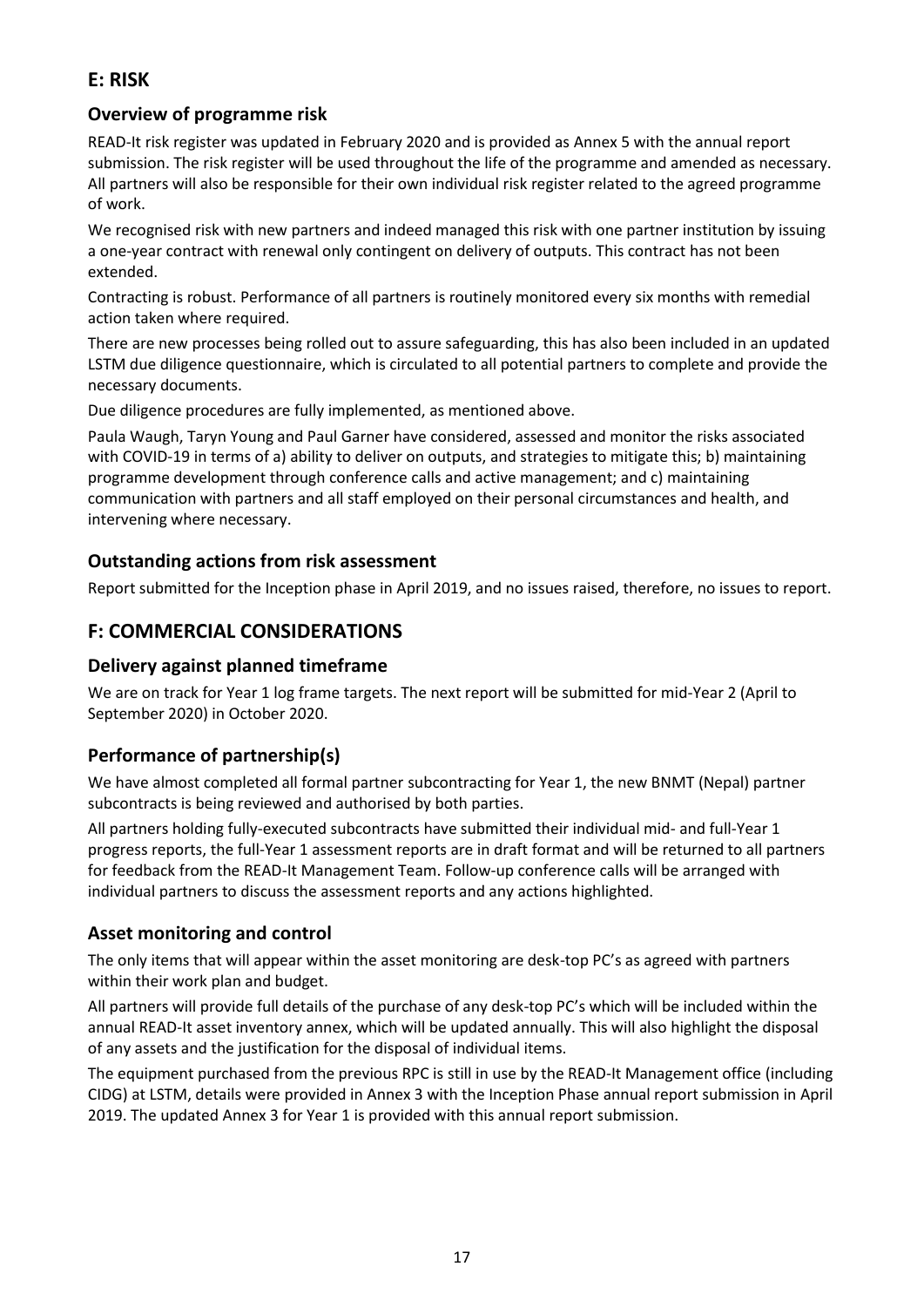# **G: CONDITIONALITY**

# **Update on partnership principles (if relevant)**

This is not applicable.

# **Aid Transparency**

We have detailed annual budgets linked to work plan activities and deliverables with all individual partners. Both the work plan and budgets are assessed by the Management Team prior to the arrangement and fullyexecuted partner subcontracts.

All partners will report on the progress of outputs, outcomes, associated activities, and final expenditure every six-months which will then be assessed by the Management Team, including highlighting any potential risks and if remedial action may be required.

# **H: MONITORING & EVALUATION**

### **Evidence and evaluation**

Our theory of change is well established.

### **Monitoring process during the review period**

During the Inception phase the Management Team were working with potential partners to arrange arranged individual partner work plans and budgets for the official subcontracts.

### **Programme activities, outputs, outcomes, and expenditure**

Monitoring from Implementation Year 1 will be every six-months for all partners and will continue each year. Each progress report will be reviewed by the Programme Manager against contracted commitments and expenditure; by the two Programme Directors for compliance with contracts, on judgement about overall performance, value for money, potential impact, and advice or remedial action. Field visits will be arranged to partner organisations when necessary.

The Programme Directors and Programme Manager (Management Team) will keep in regular contact with all partners. The Management Team have 2-weekly meetings monitoring the review portfolio progress plus any READ-It management, partner activities and outputs. The Programme Directors meet at least once a year (face-to-face) to ensure a strong management liaison between both for the management of the programme.

### **Awards and new grants**

- Marianne Visser from South Africa received the Aubrey Sheiham Evidenced-based Health care in Africa Leadership award for 2019, also reported under 3.2 as emerging leadership.
- Eleanor Ochodo of Stellenbosch University, South Africa, was awarded one of the four 2019 African Research Leader Awards from the UKRI's Medical Research Council (MRC) and the UK Department for International Development (DFID). The project will run for 4-5 years to pursue research designed to address priority health problems of people in sub-Saharan Africa, also reported under 3.2 as emerging leadership.
- Eleanor Ochodo of Stellenbosch University, South Africa, has also received a 9-month NIHR award to work on a project to develop an evidence-based approach, adapting on the GRADE evidence to decision making framework, to guide the adaptation of the WHO essential diagnostics list (EDL) to national health system needs and establish a Research Initiative for Evidence-based diagnostics in Africa, also reported under 3.2 as emerging leadership.
- [Professor Taryn Young's Inaugural lecture at Stellenbosch University](https://www.evidence4health.org/news/professor-taryn-youngs-inaugural-lecture-at-stellenbosch-university) (10 October 2019). Taryn is Head of Division of Epidemiology and Biostatistics, Faculty of Medicine and Health Sciences and Director of the Centre for Evidence-based Health Care and Executive Head of the Department of Global Health at Stellenbosch University, South Africa. She is also Deputy Director of READ-It.
- Cochrane Review authors selected as runners-up of Asian-Pacific Economic Cooperation (APEC) Healthy Women Healthy Economies award, related to their review of 'Selective versus routine use of episiotomy for vaginal birth'. These are READ-It partners with no formal workplan and financial